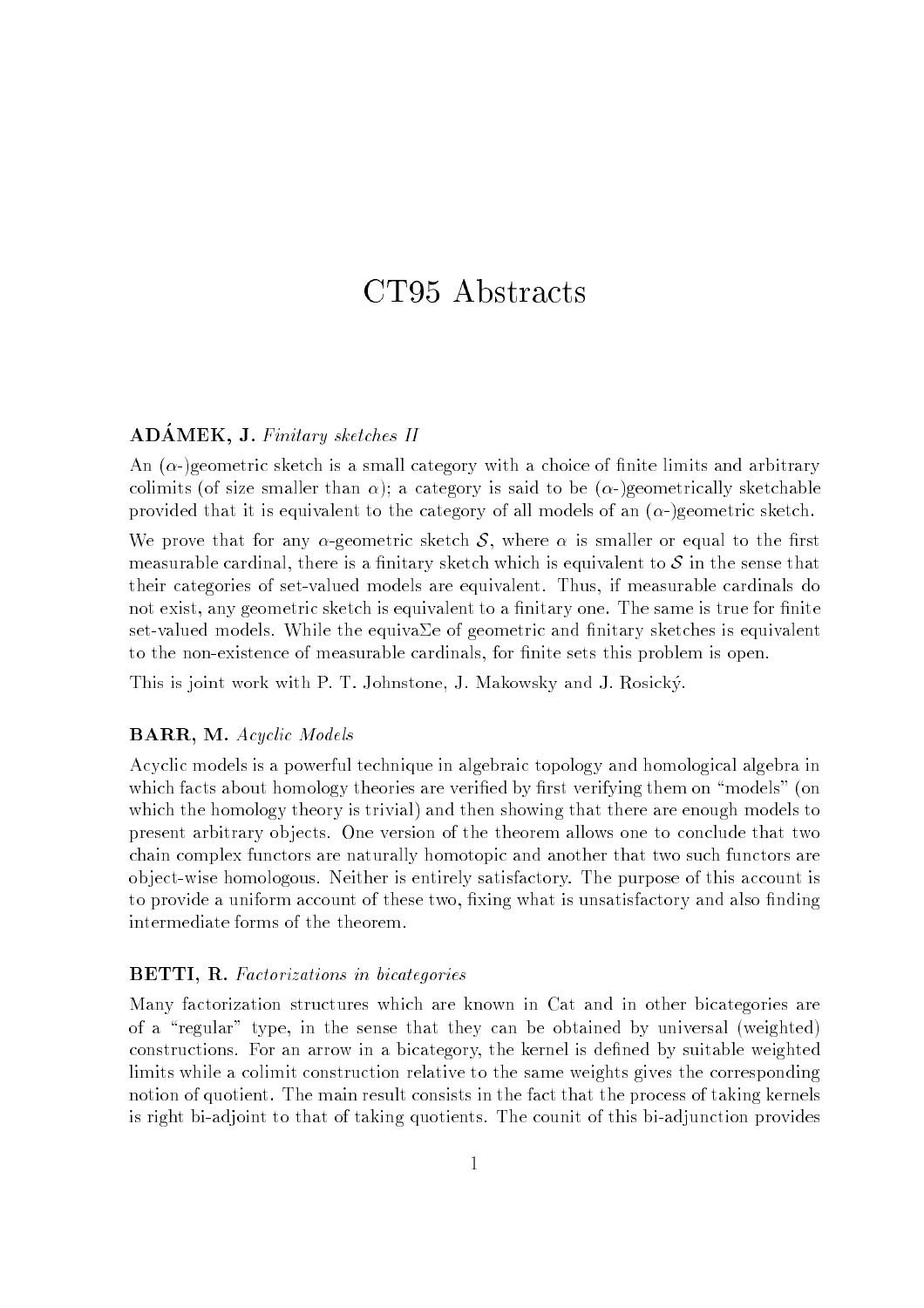a canonical factorization of any arrow. We give suitable conditions, both on weights and on bicategories, in order that this canonical construction provide a factorization structure.

This is joint work with D. Schumacher.

#### BISSON, T. Covering Spaces as Operations in Cobordism Theory

For any finite covering space over a closed manifold we define an operation in the category of manifolds and study the behavior of these operations up to cobordism. In particular we get a theory of Dyer-Lashof operations in the bordism of any E-infinity space. A complete description of the algebra of these operations is given via the algebraic theory of D-rings, which is formulated by using Lubin's theory of isogenies of formal group laws. We also describe the (Nishida) relations between the Dyer-Lashof and Landweber-Novikov operations, and show how to represent the Dyer-Lashof operations in terms of their actions on the characteristic numbers of manifolds.

The entire theory can be viewed as a geometric and categorical lifting of mod 2 homology with its Steenrod algebra and Dyer-Lashof algebra.

This is joint work with A. Joyal.

#### BLUTE, R. Linear Lauchli Semantics

We introduce a linear analogue of Lauchli's semantics for intuitionistic logic. In fact, our result is a strengthening of Lauchli's work to the level of proofs, rather than provability. This is obtained by considering continuous actions of the additive group of integers on a category of topological vector spaces. The semantics, based on functorial polymorphism, consists of dinatural transformations which are equivariant with respect to all such actions. Such dinatural transformations are called uniform. To any sequent in Multiplicative Linear Logic (MLL), we associate a vector space of "diadditive" uniform transformations. We then show that this space is generated by denotations of cut-free proofs of the sequent in the theory MLL+MIX. Thus we obtain a full completeness theorem in the sense of Abramsky and Jagadeesan, although our result differs from theirs in the use of dinatural transformations.

As corollaries, we show that these dinatural transformations compose, and obtain a conservativity result: diadditive dinatural transformations which are uniform with respect to actions of the additive group of integers are also uniform with respect to the actions of arbitrary cocommutative Hopf algebras. Finally, we discuss several possible extensions of this work to noncommutative logic.

This is joint work with P. Scott.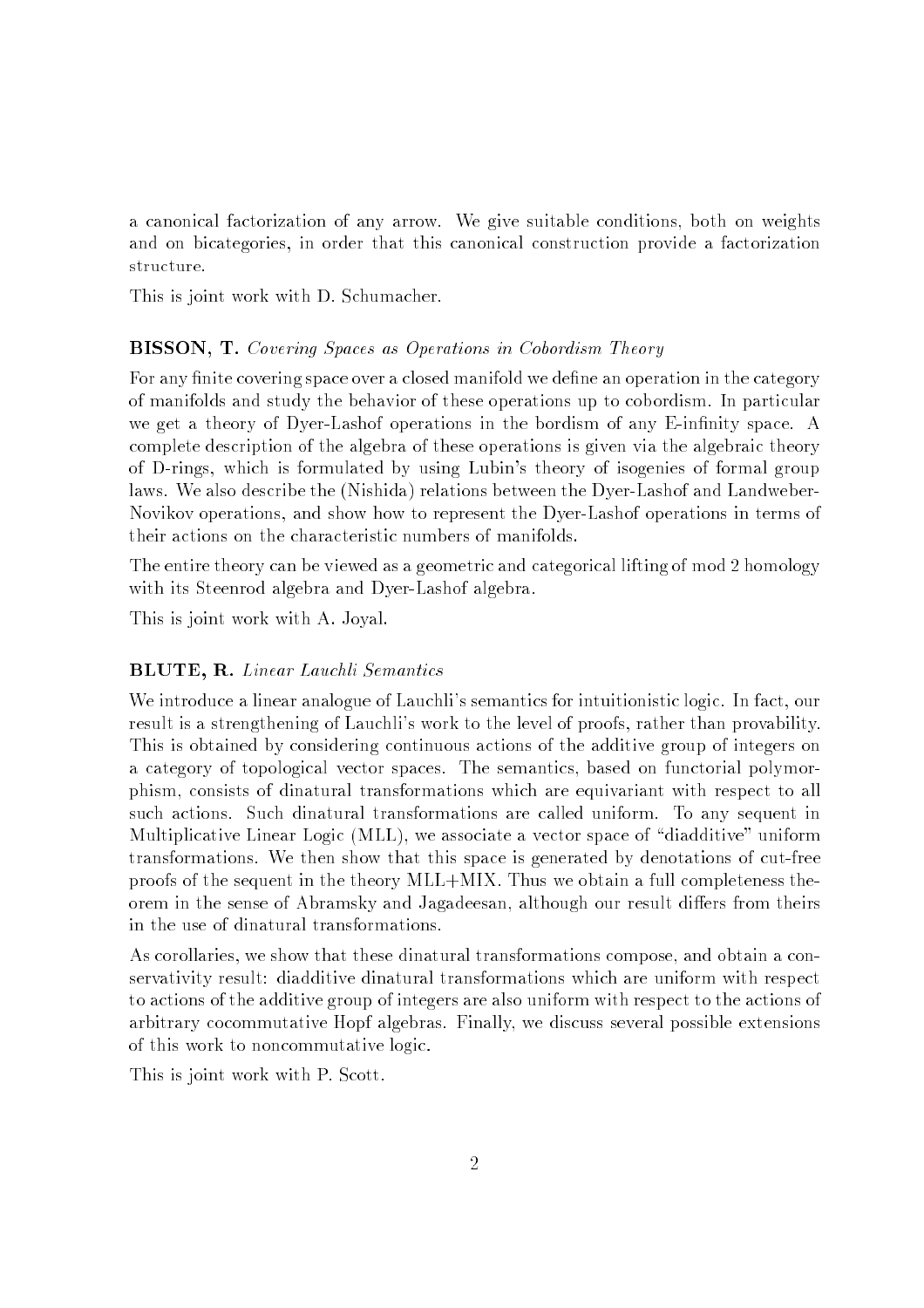### BOURN, D. Characterization of the nerve of n-Groupoids

In a previous work, I showed that the category of *n*-groupoids is monadic over the category of normalized  $(n - 1)$ -groupoids, i.e.  $(n - 1)$ -groupoids equipped with the choice of a point in each connected component, of a 1-morphism between every pair of points, of a 2-cell between every pair of 1-morphism and so on, in a way which provides a natural polyhedral presentation of *n*-groupoids.

This monadicity theorem allows us to define naturally a functor  $K_n$  from the category n-Grd B of n-groupoids in IB to the category  $(n + 1)$ -Simpl B of the simplicial objects of length  $(n + 1)$  in IB, which is the nerve functor for *n*-groupoids.

Actually it is even possible to characterize the nerve of *n*-groupoids as  $(n+1)$ -simplicial ob jects plus further operations, which provides a complete simplicial presentation of *n*-groupoids. In this description, the normalized  $(n - 1)$ -groupoids play the role of the split  $(n - 1)$ -simplicial objects.

## BUNGE, M. Fundamental group of a topos : paths versus coverings

A connected locally connected topological space (such as the long circle) may have a trivial paths fundamental group yet a non-trivial Chevalley group of automorphisms of a universal cover (Barr & Diaconescu 1981). This "anomaly" often disappears if the topological space is replaced by its topos of sheaves. It is our aim to analyse this situation under conditions as general as possible on the topos in question.

The paths fundamental group of a bounded topos was given in somewhat different forms in (Moerdijk & Wraith 1986) and in (Moerdijk 1988), using descent and classifying toposes. The coverings fundamental group of a topos originated in (Grothendieck 1981) and was subsequently generalized in several directions. The unpointed case dealt with in (Bunge 1992) uses the (classifying topos of a) localic groupoid approach to the sub ject and is thus suitable for the comparison with the paths definition, initiated in (Bunge 1992a).

After exploring further the two paths and the coverings definitions mentioned above, we prove that, in the case of a connected, locally connected, and locally paths simply connected bounded topos, all three agree. The example of the long circle is thus recovered and other examples given.

This is joint work with I. Moerdijk.

#### CLEMENTINO, M. M. Separation versus connectedness

Approaching separation and connectedness via closedness and denseness, relative to a closure operator, of diagonals, I introduce and study a Galois correspondence that links the two concepts.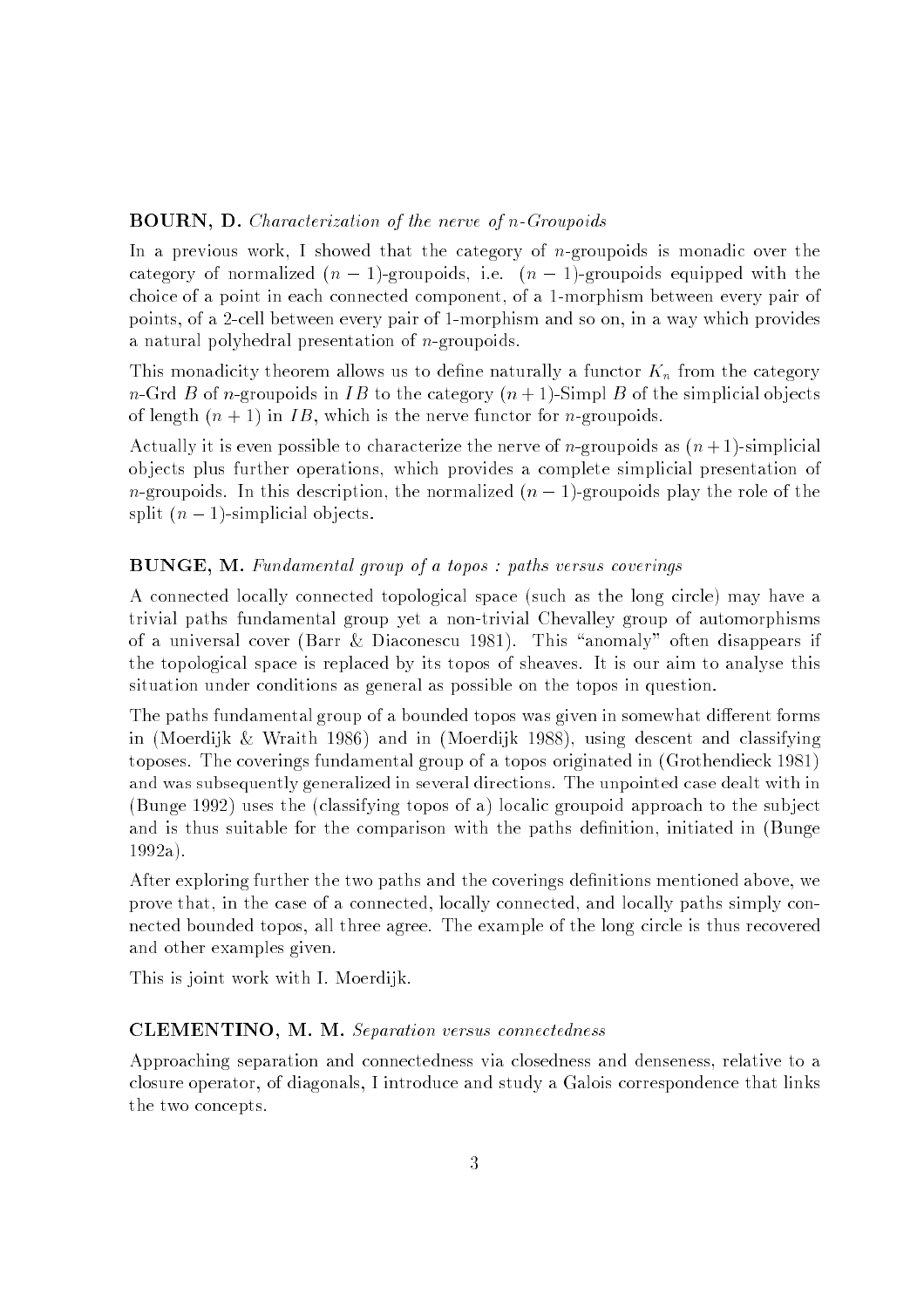## COCKETT, R. Coherence for MIX

Categorical models for (the multiplicative fragment of) linear logic which satisfy the mix rule should also satisfy a simple coherence theorem which allows morphisms to be represented as proof nets. Unfortunately, this theorem does not provide a description of the basic coherence diagrams which must be satised.

While it is certainly the case that the units of the two tensors must be isomorphic, it is significant that this by itself is not sufficient to secure the above coherence theorem. There is a further and more subtle condition which can best be described using the weak distributions between the tensors.

The talk will describe this extra condition and how one can obtain the desired coherence theorem which allows nets to represent the morphisms. The results rely on the coherence theorems available for weakly distributive categories.

## CUBRIC, D. Semantics for the Universal Quantier

We study the "right adjoint" fragment of intuitionistic multisorted predicate logic, that is the connectives  $(T, \& , \rightarrow, \forall)$  with Lawvere/Lambek/Prawitz equality of proofs. The categorical models are forall brations - a generalization of hyperdoctrines. In the indexed category language they can be defined as follows: the base has finite products, fibers are cartesian closed categories, pullback functors preserve the structure and the pullback functors along pro jections have stable right adjoints. We show that many of the well known properties of cartesian closed categories hold here as well. We organize them in the form of three representation theorems. The first one represents every forall bration as a classifying bration for a typed calculus and as a consequence every forall fibration is equivalent to one which is strict, normal, and the pullback functors preserve the structure "on the nose". Next, we have a Yoneda-like representation of forall brations obtained using a variant of Street-Walters Yoneda structure on the 2 category of brations. As a corollary, we obtain some conservativeness results for our fragment. Our third representation theorem is a Friedman-like completeness for the free forall fibrations with respect to families of Sets. A corollary of this result can be stated as follows: a diagram commutes in every forall bration if and only if it commutes when interpreted in sets. Also, we present some of the syntactic properties of our calculus e.g. a solution of the word problem.

#### **DAMPHOUSSE, P.** Distorted logic for full subcategories of finite sets

The power set construction  $X \mapsto \mathcal{P}X$  is basic to set theory and logic. The inverse image functor (written C), and the functors  $\exists$  and  $\forall$  defined by its left- and right- adjoints on each object are endofunctors of sets which have the value  $\mathcal{P}X$  on each set X. Are there others? The question is closely related to the existence of endofunctors  $F$  of  $Set$  not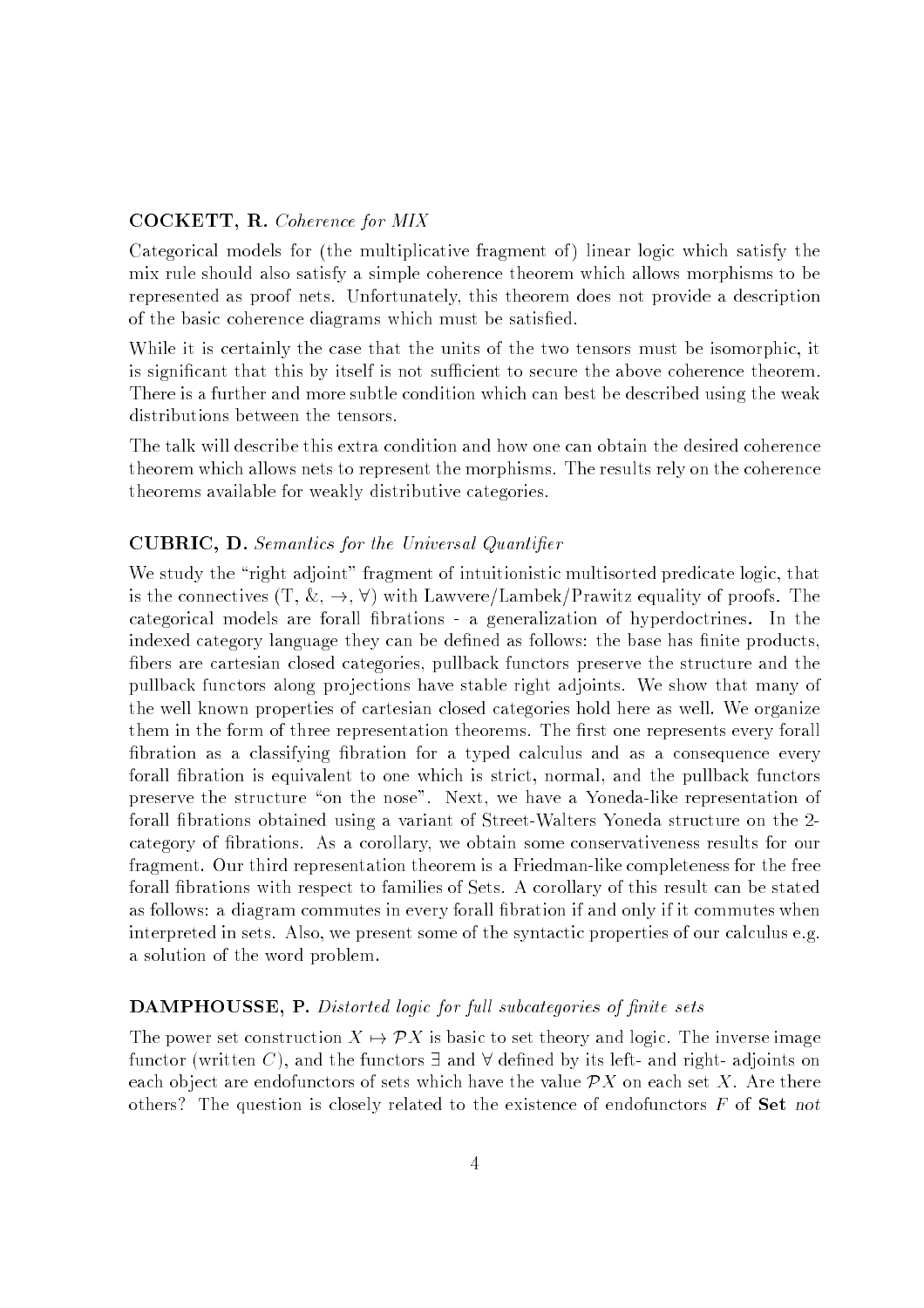isomorphic to the identity endofunctor but nevertheless fixing objects (i.e.  $FX = X$  for each set X). Given any such "fixing object endofunctor" (fixob) F of Set, the composites  $\exists F. \; CF \; \text{and} \; \forall F \; \text{still satisfy} \; \exists F \; \dashv \; CF \; \dashv \; \forall F \; \text{and} \; \exists FX = CFX = \forall FX = \mathcal{P}X.$ Moreover, given a full subcategory of **Set** (stable or not for the power set construction), what are its "fixobs"? We give a complete anwer to this question for full subcategories of finite sets and examine the meaning of the corresponding quantifiers  $\exists F, CF$  and  $\forall F$ .

## DUSKIN, J. Some Applications of 2-Category Techniques in the Theory of Braided Tensor Categories

Two years ago, in a Montreal talk before an audience composed mostly of category theorists, Pierre Cartier suggested that the theory of 2-categories might prove useful in the study of quantum groups and related topics. This work is the result of one such investigation.

A strict tensor (=monoidal) category may be equivalently viewed as monoid ob ject in Cat or a category object in Mon. As a cat-monoid, its nerve is a simplicial monoid whose underlying double complex is that of a 2-category with a single object  $(= 0$ -cell) with 1-cells provided by the objects of the tensor category and composition of 1-cells provided by the tensor product. The arrows of the tensor category and their composition give the 2-cells and their composition, and the functoriality of the tensor product gives the \*-composition of 2-cells and the "interchange law". Strict tensor functors between tensor categories become strict 2-functors between 2-categories with a single ob ject, and it is from this entirely equivalent point of view that we wish to pursue the subject of this talk.

First, about Joyal-Street "braidings": In any 2-category one can form the double category of "lax-(commutative) squares" which consists of squares of composable 1-cells together with a 2-cell connecting the compositions of the 1-cells on each side of the diagonal. There is an obvious "horizontal composition" of such lax-squares as well as a vertical one and they are easily seen to satisfy the interchange law of a double category. Moreover, there is an obvious way to introduce 2-cells between lax-squares which makes the lax-squares into a category object in 2-Cat which plays the role of representing  $\text{"lax}$ functors between 2-categories". Now, among these lax-squares are those which define the "epi-center" of the 2-category, the lax squares whose two vertical 1-cells are identical and whose horizontal 1-cells are as well. This condition forces all of the corners of square to be the same 0-cell and to have its "interior" to be 2-cell of the form  $A \otimes B \Rightarrow B \otimes A$ when the 2-category is that associated to a strict tensor category. We define a *(normalized)* braiding on a 2-category with a single object  $C$  as a bi-functorial (i.e., functorial in each variable) section c of the epi-center of C  $c_{A,B}: A \otimes B \Rightarrow B \otimes A$  is easily seen to satisfy exactly the conditions of the Joyal-Street definition, including naturality, when the associativity isomorphisms are all identities, except that  $c_{A,B}$  is not required to be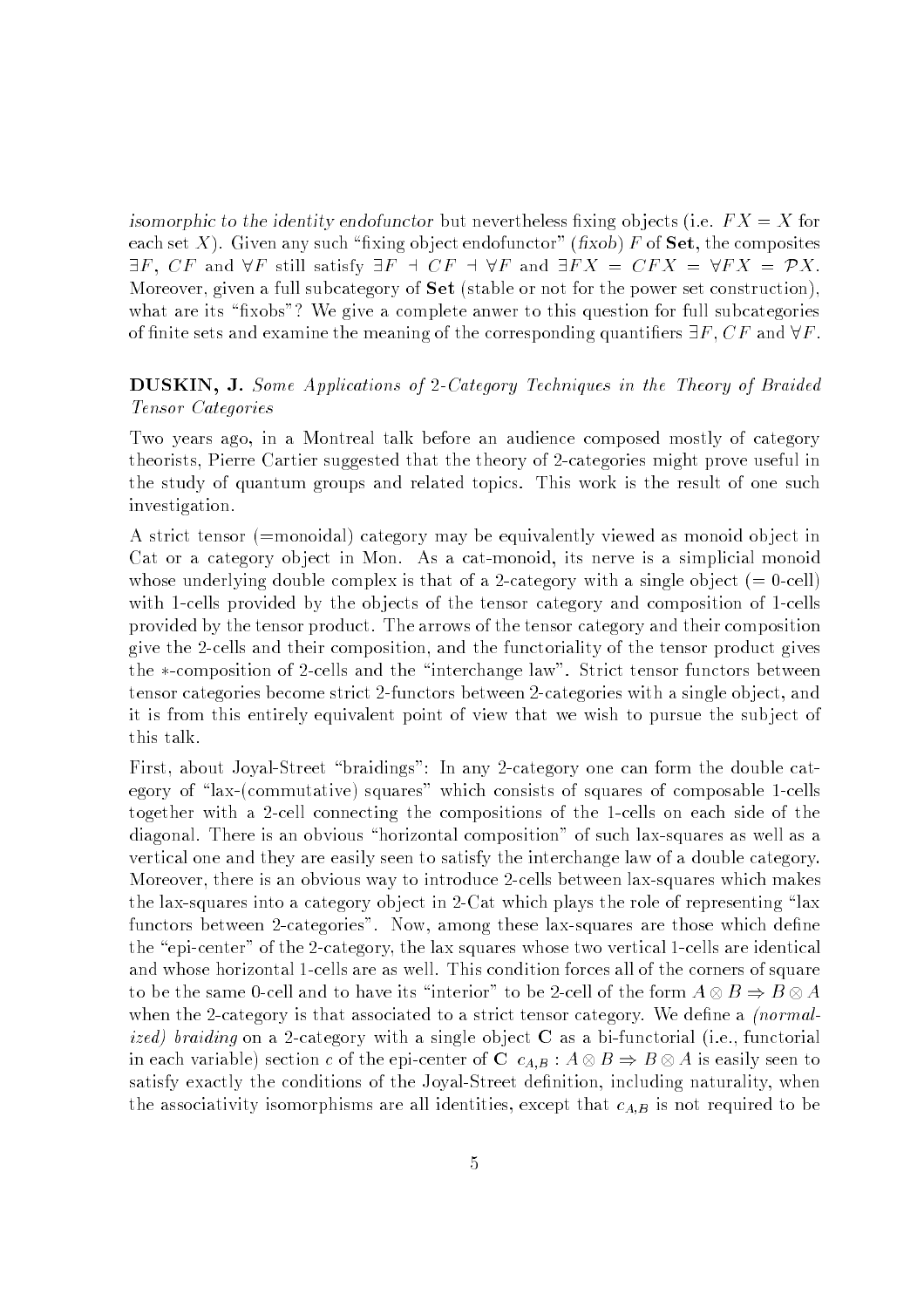invertible but we require  $c_{1,B} = id(B)$  and  $c_{A,1} = id(A)$ , "normalization".

The chief advantage of this 2-category point of view of strict tensor categories is that it gives an easy "geometric" way to handle braidings using the Sydney School's highly efficient way of dealing with equations and proofs in 2-categories using "pasting diagrams".

Now any 2-category  $C$  has its own "oriented geometric nerve" which can be defined as the simplicial set which has the 0-cells of  $C$  for 0-simplices and the 1-cells for 1-simplices. 2-simplices **x** are defined as triangles of 1-cells together with a 2-cell  $x : d_1(\mathbf{x}) \Rightarrow$  $d_2(\mathbf{x}) \otimes d_0(\mathbf{x})$  for interior. 3-simplices consist of the "commutative tetrahedra" each made of four compatible 2-simplices of the foregoing sort for which the unique composition of the odd faces is equal to that of the even faces, a condition easily expressed as an equality of the corresponding pasting diagrams. Degeneracies are equally well supplied, and the full nerve is just the coskeleton of the just defined truncated complex. From a simplicial point of view this nerve just corresponds to the classifying space of the simplicial category defined by the original 2-category which is its fiber. In the case here at hand of a tensor category this geometric nerve is a reduced (i.e., only one 0-simplex) simplicial set and its ber is the simplicial monoid dened by the strict tensor category. The nerve is thus seen to form the first step in a simplicial spectrum as we will see below. (One equally well has the oppositely oriented version of this nerve where the 2-simplices interior is of the form  $x : d_0(\mathbf{x}) \otimes d_2(\mathbf{x}) \Rightarrow d_1(\mathbf{x})$ . Both are needed in the applications.)

Now suppose that the tensor category has a braiding  $c$ , then the nerve of  $C$  has the structure of a simplicial monoid which is trivial in dimension 0, has the composition of 1-cells (tensor product) as multiplication in dimension 1, but uses the braiding to dene the product of two arbitrary 2-simplices <sup>x</sup> and y using their interiors by pasting the square  $c(x_2, y_0)$  between the triangles **x** and **y** to form a new 2-simplex whose faces are exactly the products of the corresponding 1-cell faces (so that the face maps become homomorphisms). This product is associative and unitary (using  $s_0(1)$  as unit) and the product of commutative tetrahedra is commutative. Thus a braiding defines the structure of a simplicial monoid on the classifying space of  $W(\mathbf{C})$  with  $\mathbf{C}$  as its loop simplicial set  $\overline{W}^2(C)$  which has  $\overline{W}(C)$  as its fiber.  $\overline{W}^2(C)$  is supplied the structure of a simplicial monoid if and only if the braiding is symmetric  $(c^2 = id)$ , in which case the iteration can be continued indefinitely. (That symmetric monoidal categories are infinite loop spaces was first observed by Peter May, so what we have here is the low dimensional fragment of the symmetric case.)

Now given any structure of a simplicial monoid on the nerve of a tensor category viewed in the fashion which has  $C$  as its kernel, the product of the degenerate 2-simplices  $s_1(x) s_0(y)$  may be seen to define a 2-cell  $c(x,y) : x \otimes y \Rightarrow y \otimes x$  which may be seen to define a braiding on the original tensor category  $C$  and we have the Theorem: There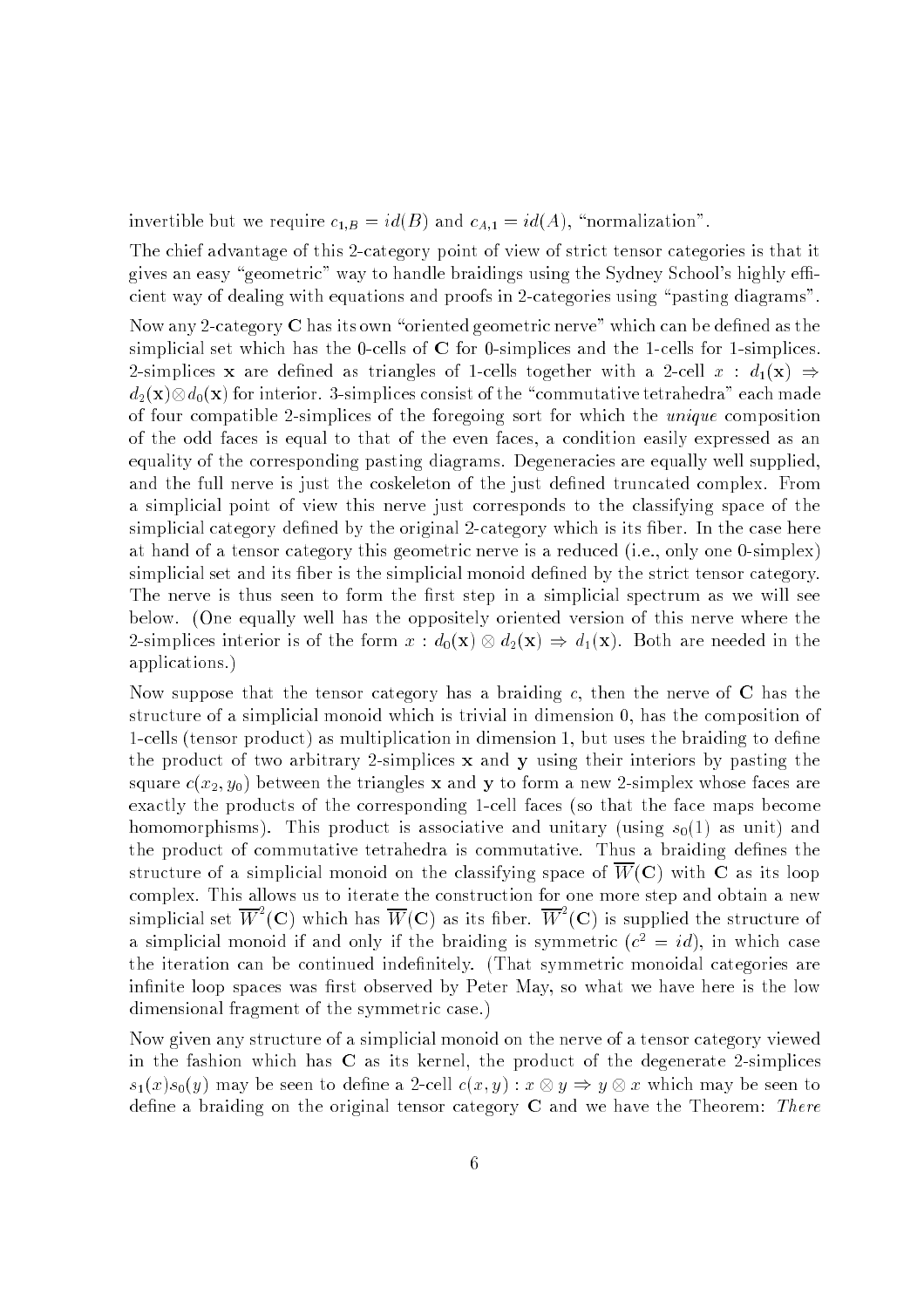is a bijective correspondence between braidings on a strict tensor category and simplicial monoid structures on its nerve. They define spectra if and only if the braiding is  $summetric.$ symmetric control to the control of the control of the control of the control of the control of the control of

Note: Most of the objects of interest in braided tensor categories such as algebras, co-algebras, bialgebras, braided-algebras, commutative algebras, modules etc. have a pretty geometric picture when put in this 2-category frame, for example, an associative co-algebra is just a commutative tetrahedron in the above sense which has all of its 1-cell faces equal.

## FIORE, M. Aspects of Axiomatic Domain Theory

The purpose of axiomatic domain theory is to understand domain-theoretic models of computation. The aim is both at explaining domain theory as it has been developed and at enriching it with new theorems and models.

I will show how a detailed axiomatic analysis of the notions of approximation and passage to the limit leads to models of domain theory (with uniform fixed-point operators and supporting the solution of domain equations) which are not Cpo-enriched in a relevant

And I will present enrichment and representation theorems showing that there is a model of domain theory with respect to which all models enrich and such that all models can be fully and faithfully represented in a power of it.

#### FUNK, J. Geometric Spreads

The notion of a spread, due to R. Fox (1957), has a natural formulation for geometric morphisms (in terms of definable subobjects in the sense of Barr and Paré  $(1980)$ ). With this formulation of spread we extend to arbitrary (bounded) toposes the identification, established by Funk (1993), of the distributions (Lawvere, 1983) on a localic topos with the category of complete spreads with locally connected domains over the given topos. Related to this result is the pure/spread factorization for TOP/S, for a base topos S (analogous to that of Collins and Dyckhoff  $(1977)$ ). A consequence of the factorization is that a locally connected spread is a local homeomorphism. Geometric spreads are, as in topology, fiberwise zero-dimensional, where zero-dimensionality is defined in terms of relatively complemented opens (Kock and Reyes, 1994).

This is joint work with M. Bunge.

#### **GATES, R.** A construction of the initial distributive category with  $P(X) \cong X$

Given a polynomial P and an object X of a distributive category  $\mathcal{C}$ , we may form the object  $P(X)$  of C. Suppose also we are given a distinguished isomorphism  $P(X) \cong X$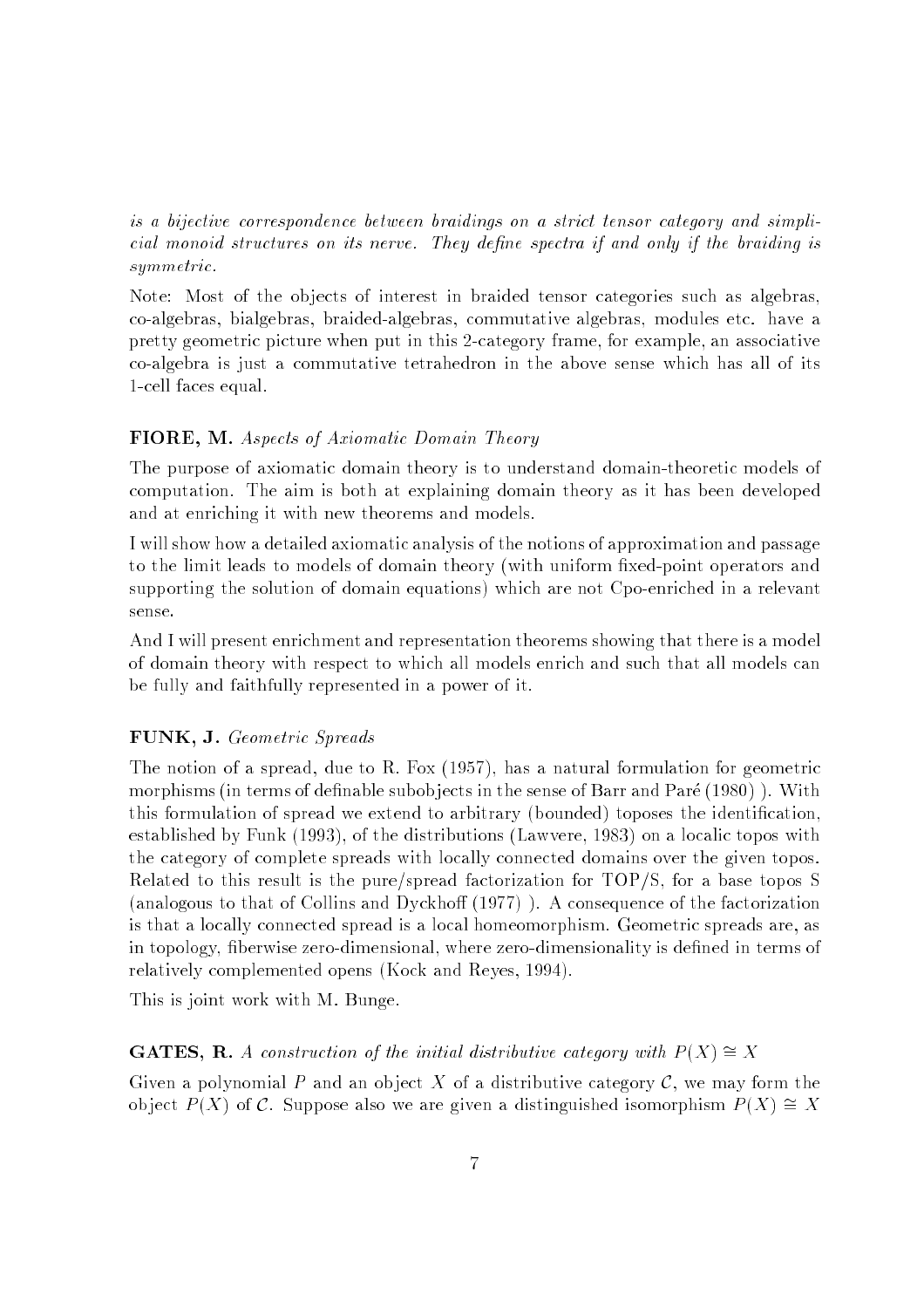in C. Then X may be thought of as a data type object in  $C$  – the arrow  $P(X) \to X$ giving constructors for the data type, and the arrow  $X \to P(X)$  giving destructors.

For example, one might consider  $P(X) \cong X + 1$ , in which case the object is a model of the natural numbers. Alternatively, one might consider  $P(X) \cong X^2 + 1$ , in which case the ob ject is a model of binary trees.

A natural question to ask is: Given  $P$ , what is the initial such distributive category? The arrows in this initial category will be the straight line programs one can write using the operations of the data type, and usual distributive operations. What are the isomorphisms in this category?

This question was proposed by Lawvere, with the suggestion that two objects were isomorphic exactly when they were equal as elements of the free rig satisfying the given equation. Blass investigated the case of binary trees, using the notion of "particularly elementary" maps rather than the initial category. The author considered in a previous paper the case of natural numbers, constructing the initial such category and identifying the isomorphisms.

This question is answered by direct construction  $-$  the initial such category is given explicitly. The construction takes place in three stages - we first construct the initial category with products and the components of the constructor  $P(X) \to X$ , then sums are freely added, and finally a category of fractions construction is used to invert the required arrow. Note that the category of fractions is produced from a calculus of right fractions, and thus the resultant category looks hopeful for explicit computations.

The category of Sets always has an initial model of a given data-type, and hence the initial category so produced may be equipped with a functor into Sets. Under reasonable conditions on the polynomial, this functor is faithful, and this allows the computations of the isomorphism classes in the initial category to be carried out.

#### GRANDIS, M. Limits in double categories

We define here the notion of horizontal limit for a double functor  $F: I \to A$  with values in a double category. And we give a construction theorem for such limits.

THEOREM: The double category  $\bf{A}$  has all (small) horizontal limits iff it has (small) horizontal products, horizontal equalizers and horizontal tabulators (of vertical arrows).

For a vertical arrow  $u : A \rightarrow B$ , the horizontal tabulator is the horizontal limit of the double diagram consisting of  $u$ . In other words, it consists of an object Tab  $u$ , universally equipped with two horizontal maps p : Tab  $u \to A$ , q : Tab  $u \to B$  and a cell p connecting them to u (its horizontal ends are  $p, q$ ; its vertical ends are the vertical identity of Tab  $u$  and  $u$ ).

In particular, if A is a 2-category, the cotensor  $2 \text{A}$  is the same as the tabulator of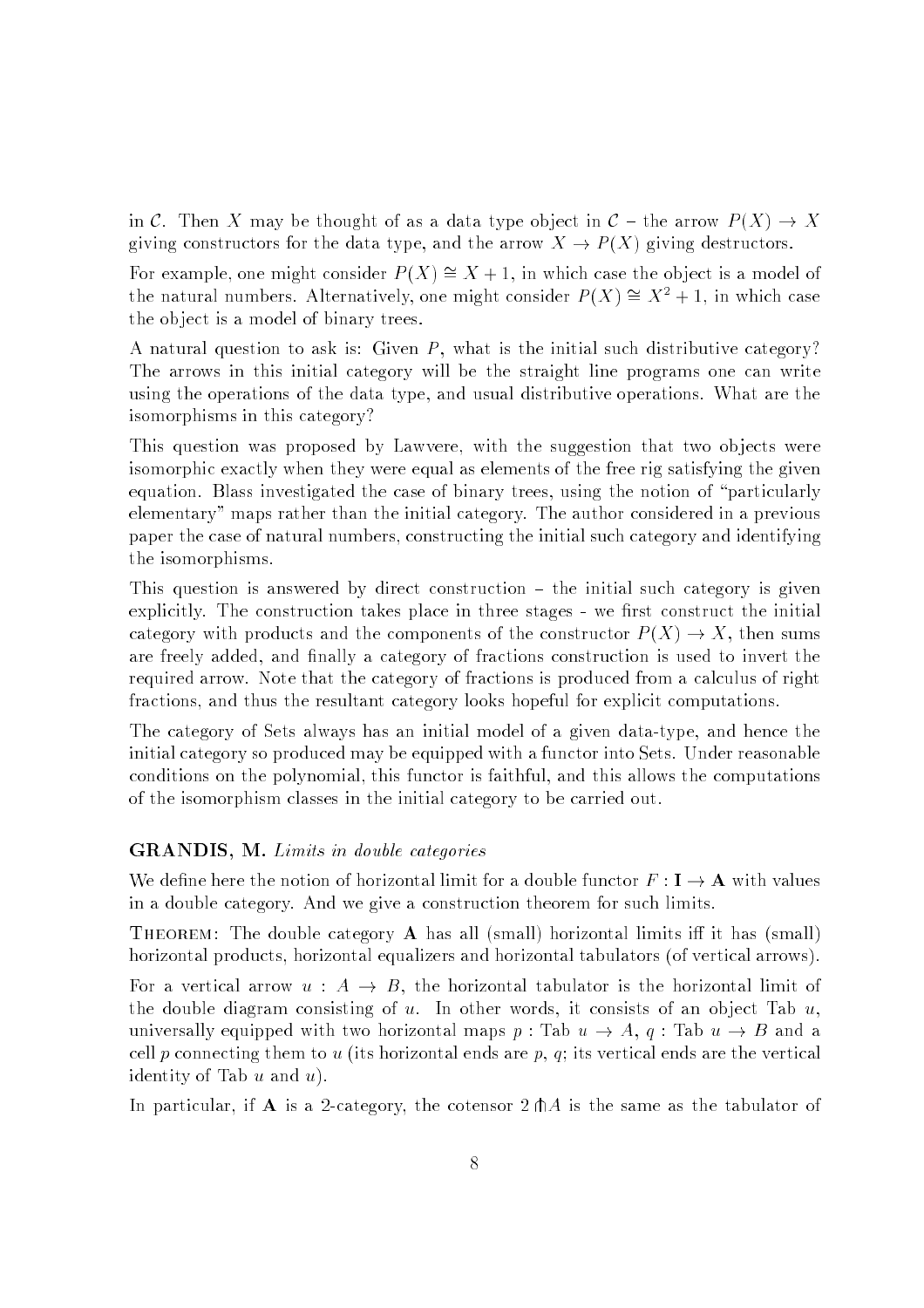the vertical identity of A. Thus, one recovers Street's construction theorem of weighted limits through ordinary limits and such cotensors.

As a preparatory lemma, we show that the double category  $A$  has horizontal limits of "horizontal functors"  $H I \rightarrow A$  iff it has horizontal products and horizontal equalizers. The construction of such limits is the standard one. Here  $H I$  is the obvious "horizontal" double category over the category  $I$ , all of whose vertical arrows and cells are identities.

Then, the theorem is proved, roughly speaking, by constructing a new 1-dimensional graph  $\hat{I}$ , by replacing every vertical arrow u of I with a new object  $\langle u \rangle$ , simulating its horizontal tabulator, and every vertical composition  $w = vu$  in I, with a new object  $\langle u, v \rangle$ , simulating the "double tabulator" Tab  $(u, v)$  (the obvious pullback of the tabulators of u and v). The double functor  $F : I \to A$  produces a "horizontal functor"  $G : \mathbf{H}^{\uparrow} \to \mathbf{A}$ , and its horizontal limit (by horizontal products and equalizers, because of the previous lemma) is the horizontal limit of  $F$ .

This is joint work with R. Paré.

## HU, H. On pure morphisms in accessible categories

As a generalization of pure embedding in accessible categories, "pure morphism" is one of the central concepts in the theory of accessible categories (see, J. Adamek and J. Rosický, Locally Presentable and Accessible Categories, Cambridge Univ. Press, 1994). This talk will summarize the recent progress on the problem of whether each  $\kappa$ -pure morphism in a  $\kappa$ -accessible category is a regular monomorphism.

**JANELIDZE, G.** Higher Dimensional Central Extensions: A Categorical Approach to Homology Theory of Groups

As shown in [2], the so-called double central extensions of groups can be described as the 2-dimensional coverings with respect to the standard adjunction between groups and abelian groups. Now we extend this result to higher dimensions. Using the generalized Hopf formula [1], we show that all homology groups of groups (with coefficients in  $\mathbf{Z}$ ) can be defined in terms of higher dimensional Galois groupoids.

Since this definition uses only purely categorical Galois theory, similar results might be expected for the homotopy groups in Topology and Algebraic geometry.

#### **REFERENCES**

1. R. Brown and G. Ellis: Hopf formulae for the higher homology of a group, Bull. London Math. Soc. 20 (1988) 124-128.

2. G. Janelidze: What is a double central extension? (the question was asked by Ronald Brown), Cahiers de Topologie et Géométrie Différentielle Catégoriques XXXII-3 (1991) 191-201.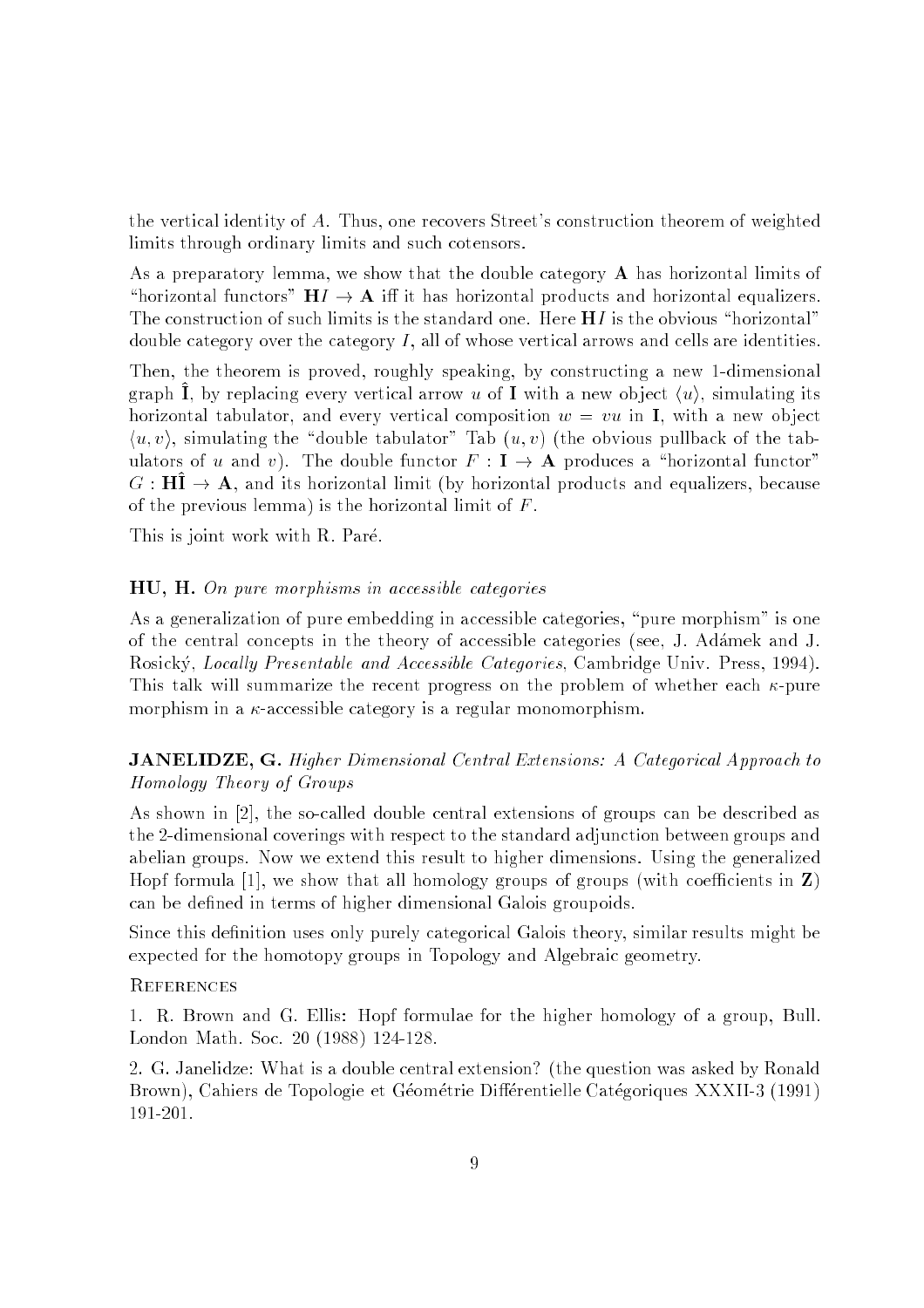## JOYAL, A. Bicompletions of Categories

## KATIS, P. Circuits and the Grothendieck Construction

It has long been known that the algebraic structure of categories equipped with products provides a calculus for constructing straight-line circuits. In order to study feedback of circuits, and to take into account the fact that circuits have internal state (which is crucial to understanding abstraction and refinement), it is claimed that the theory of bicategories is needed.

The construction  $Circ$  (defined in [5]) is discussed. This provides a fundamental example of a bicategory of circuits (which is also called Circ), and it comes equipped with a tensor product and a feedback operation. In fact, this bicategory is an example of a (weak) equipment (see [2]). How the theory of the latter may be used as a tool for handling some constructions important to Computer Science is indicated.

The Grothendieck construction is shown to exhibit circuits as a class of spans of categories (which are characterized), relating the theory to  $[6]$ . As a result of this there is a natural way to define functors *behaviour*, *equilibrium* : Circ  $\rightarrow$  Rel, which are proven to be structure preserving. This makes explicit the connection between this work and that of  $[3]$  and  $[1]$ .

Though [4] and the concept of compact closed bicategory should clearly be part of an abstract treatment of feedback, there are subtleties regarding feeding-back circuits which indicate that more structures are involved. This will be discussed, as well as how the concepts of input and output may be claried by an investigation of such structures.

#### REFERENCES:

[1] Brown C. and Jeffrey A., Allegories of circuits, Proc. Logical Foundations of Computer Science, St. Petersburg, 1994.

[2] Carboni A., Kelly G. M. and Wood R. J., A 2-categorical approach to change of base and geometric morphisms I, Cahiers de topologie et géométrie différentielle catégoriques 32, 1991, 47-95.

[3] Jones G. and Sheeran M., Circuit design in Ruby, Formal methods for VLSI design, North-Holland, 1990, pp. 13-70.

[4] Joyal A., Street R. H. and Verity D., Traced Monoidal Categories, Macquarie Mathematics Report No. 94-156, August 1994.

[5] Katis P., Sabadini N. and Walters R. F. C., The bicategory of circuits, Technical Report 94-22, University of Sydney, June 1994.

[6] Lawvere F. W., State Categories and Response Functors, Preprint, May 1986.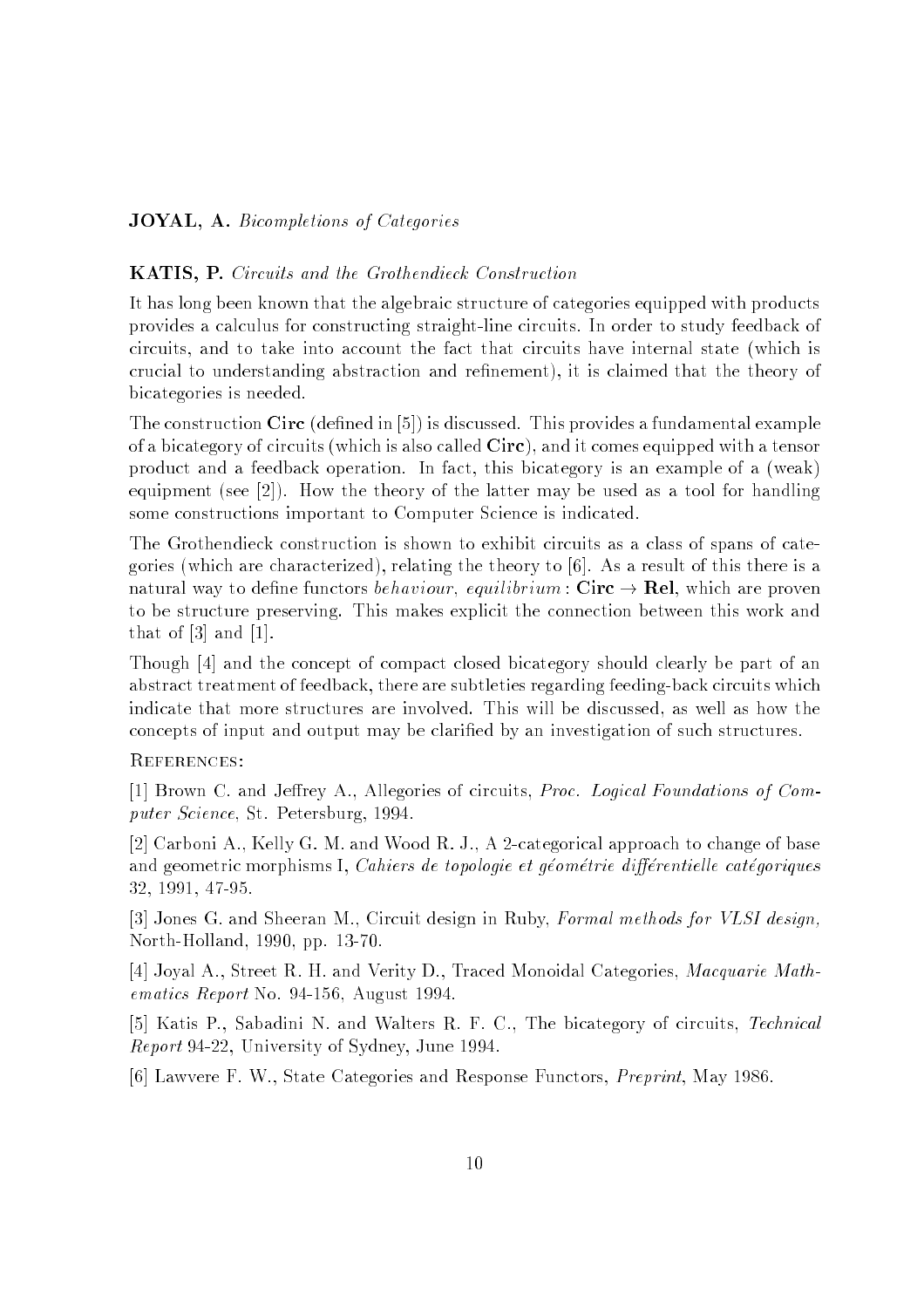### KELLY, G. M. Enrichment for monads on the category of categories

It has long been known that many structures borne by categories  $-$  elementary toposes with logical morphisms provide an example  $-$  are algebras for a monad on the category  $Cat<sub>0</sub>$  of (small) categories and functors; results of this kind are due to Burroni, Dubuc-Kelly, and others. Before, however, one can apply the results of [Blackwell, Power, and Kelly, Two-dimensional monad theory, JPAA 59 (1989), 1-41], one needs not a mere monad P on the category  $\text{Cat}_0$  but a 2-monad T on a suitable 2-category – which may be Cat, but is more commonly only the 2-category  $Cat_q$  of categories, functors, and natural isomorphisms.

We first show that a perfectly respectable monad  $P$  may fail to admit any such enrichment T but that – we thought this surprising – the enrichment T is unique if it exists; and we discuss what it says about the nature of the algebraic operations involved, when an enrichment does exist over  $Cat<sub>g</sub>$  or over Cat.

A deeper examination of enrichment, using techniques that largely apply with any symmetric monoidal closed category in place of  $Cat$ , leads us to see the category of finitary 2-monads T on  $\mathbf{Cat}_{\sigma}$  (or on  $\mathbf{Cat}$ ) as a full subcategory of the category of finitary monads P on  $Cat_0$ , this subcategory being both reflective and coreflective.

We end by discussing how we may often infer, from a presentation of  $P$  in terms of operations and equations, that it does indeed lie in one of these subcategories of 2 monads.

This is joint work with J. Power.

#### KLEISLI, H. How induced representations should be constructed

Let G be a completely regular group. Dorofeev and Kleisli introduced a group algebra  $M(G)$  as an algebra-object in a \*-autonomous category due to Michael Barr, and therefore denoted by  $\mathcal{B}arr$ . That group algebra allows to set up a natural bijection between  $k$ continuous unitary representations  $\rho$  of G in a Hilbert space H and  $M(G)$ -Hilbert module structures on  $OH$ , i.e. continuous algebra-homomorphisms  $R : M(G) \rightarrow [OH, OH]$ in Barr. We denote by  $M(G)$ -Hmod the category of  $M(G)$ -Hilbert modules and continuous  $M(G)$ -homomorphism.

Let S be a closed subgroup of G. Then there is a restriction functor  $Res: M(G)$  –  $\mathcal{H}mod \to M(S)-\mathcal{H}mod$ . The left-adjoint and the right-adjoint of Res exist and coincide, and shall be denoted by Ind. If  $\tau$  is a continuous unitary representation of S and X the associated  $M(S)$ -Hilbert module, then the unitary k-continuous representation of G obtained from the  $M(G)$ -Hilbert module Ind X satisfies the universal properties the representation  $\rho$  of G induced by  $\tau$  is supposed to satisfy.

We are going to show how Ind X can be constructed, in spite of the fact that the category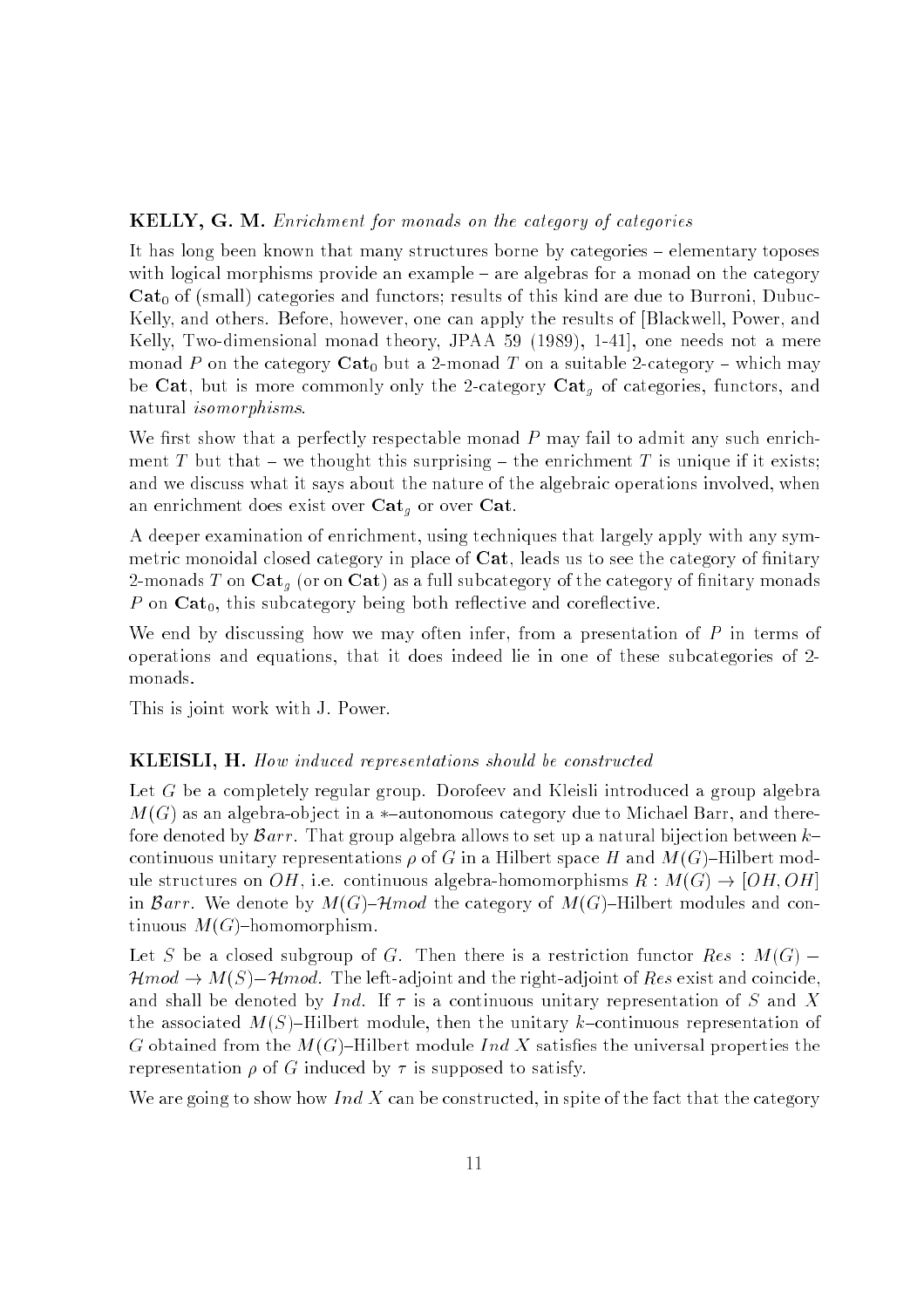of Hilbert spaces and contracting linear maps is far from being complete or cocomplete. Then we compare it with the representation space for the classical construction of an induced unitary representation in the case where  $G$  is a locally compact second countable group.

## KOCK, A. Natural Bundles over Smooth Étendues

We show how natural bundles, in the sense of differential geometry, extend to the category of smooth etendues. We specialize to cotangent- and frame- bundles, to obtain results on differential forms.

This is partly joint work with I. Moerdijk.

#### KOSLOWSKI, J. From bicategories of relations to bicategories of profunctors

Our goal is to analyze the relationships between

- set (or any elementary topos) and the corresponding bicategory rel of relations

- the bicategories **ord** of (pre-)ordered objects and **idl** of order-ideals

- the bicategories inf of infosys and below-preserving functions and kar, the Karoubian envelope of rel (cf. Rosebrugh and Wood).

We then wish to apply these results to other bicategories of relations induced by regular brations in the sense of Pavlovic, or hyperdoctrines in the sense of Lawvere.

This requires some bicategorical preliminaries. Given a bicategory R, the notion of a monad on an object A is well-known. We introduce the weaker notion of interpolad on A by dropping the unit and requiring the multiplication to be a retraction. For both interpolads and monads we introduce a new type of morphisms, called *modules*. These can be composed provided that the hom-categories of R have pushouts. In this case one obtains bicategories  $\mathbf{R}\text{-}\mathbf{int}$  and  $\mathbf{R}\text{-}\mathbf{mon}$ , respectively.

If, moreover, the bicategory R is bi-closed with respect to 1-cell composition; this property is inherited by  $\bf R\text{-}int$  and  $\bf R\text{-}mon$ . The proof of this uses the "bow-tie lemma". a technical result concerning bi-closed bicategories.

For the power-set bration on set, one obtains rel as bicategory of relations. Monads in this setting are just reflexive transitive relations (i.e., pre-orders or graphs), and interpolads turn out to be idempotent relations (i.e., transitive relations with the interpolation property, hence the name "interpolad"). In either case, modules are just structure-compatible relations, and one recovers the bicategories idl and kar.

The power-set fibration is equivalent to the full sub-fibration of the codomain functor V:set/set  $\rightarrow$  set, spanned by all monos. V-relations are simply spans in set, the monads for which are small categories. In this situation our modules are just profunctors.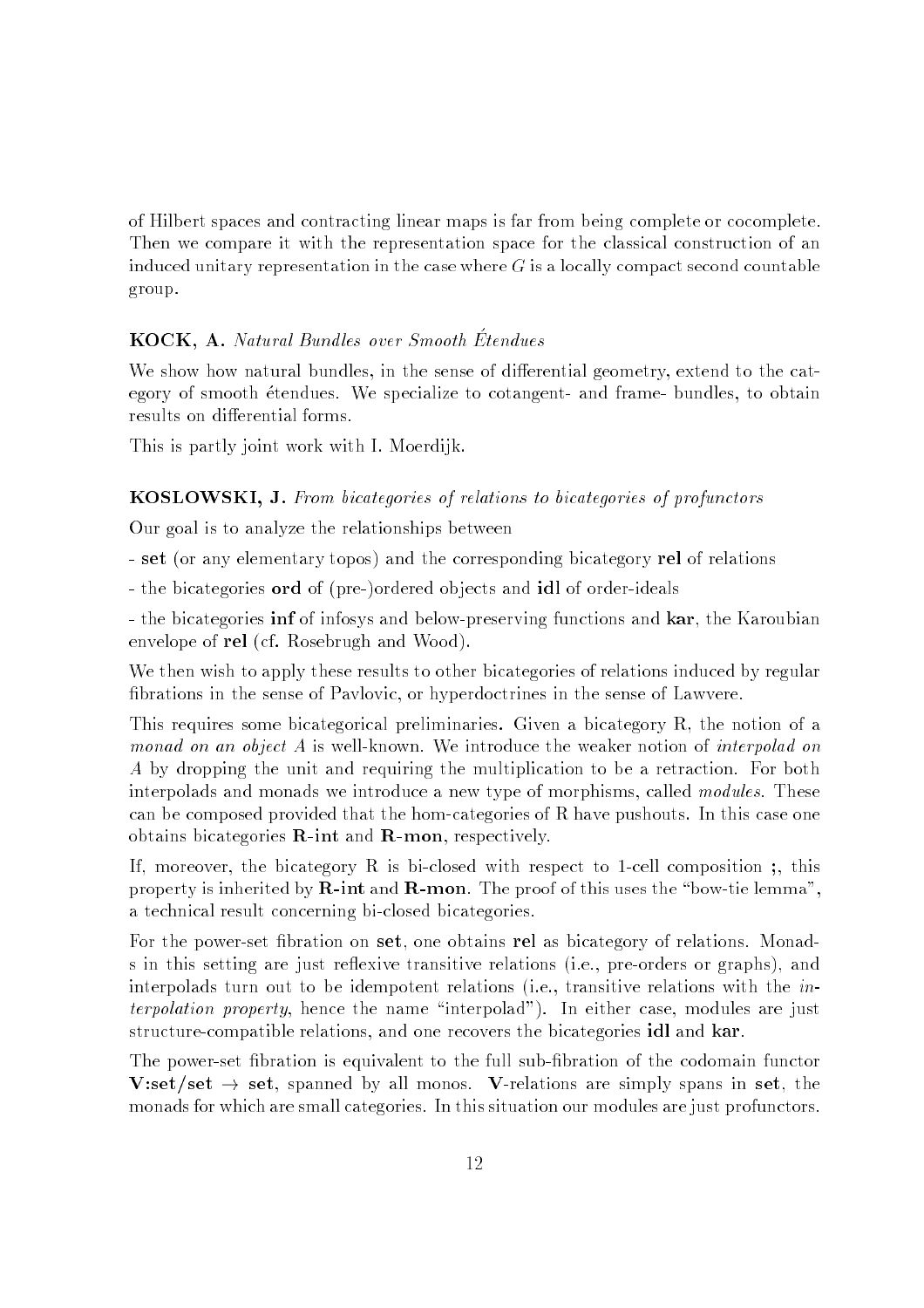The weaker interpolads may be viewed as "categories without objects", a notion already suggested by the concept of **semifunctor** as put forward by Hayashi, cf. also Hoofman. Here our modules could be interpreted as "semi-profunctors".

Of course, one is interested in the maps of the bicategories obtained in this fashion. Our investigation was partly motivated by the fact that the maps of the bicategory idl form another bicategory (not just a category!) that is equivalent to  $\mathbf{ord}^{\infty}$  (with reversed 2cells, i.e., the opposite of the pointwise order). This suggests the possibility of extending Pavlovic's analysis of categories of maps to fibrations over bicategories. In particular, this requires a re-interpretation of the Beck-Chevalley condition.

## References:

Hayashi, S.: Adjunction of Semifunctors: Categorical Structures in Non-Extensional Lambda Calculus, Theor. Comput. Sci 41 (1985), 95 - 104.

Hoofman, R.: Non-Stable Models of Linear Logic, Preprint (1993).

Lawvere, F.W.: Adjointness in foundations, Dialectica 23 (1969), 281 - 296.

Pavlovic, D.: Maps I: Relative to a factorization system, preprint (1993).

Pavlovic, D.: Maps II: Chasing proofs in the Lambek-Lawvere logic, preprint (1994).

Rosebrugh, R. and Wood, R. J.: Constructive complete distributivity IV, preprint (1992).

## LAWSON, M. Constructing Inverse Semigroups from Category Actions

Inverse semigroups are amongst the most studied of semigroup classes. Modelled originally on the pseudogroups of transformations important in differential geometry, inverse semigroups are algebraically those semigroups in which each element has a unique generalised inverse.

In this talk, we show that all inverse semigroups can be constructed from categories acting on sets satisfying some simple conditions. Our construction can be viewed as a generalisation of the usual procedure for constructing categories of partial (injective) functions.

In addition to providing a possible way of applying category theory to the study of inverse semigroups, our construction yields examples of inverse semigroups from some natural examples of category actions. Two examples will suffice.

## **EXAMPLES**

1. The free monoid on n generators acting on itself gives rise to the polycyclic monoid on n generators.

2. Given an operator domain there is a category whose ob jects are nite sets and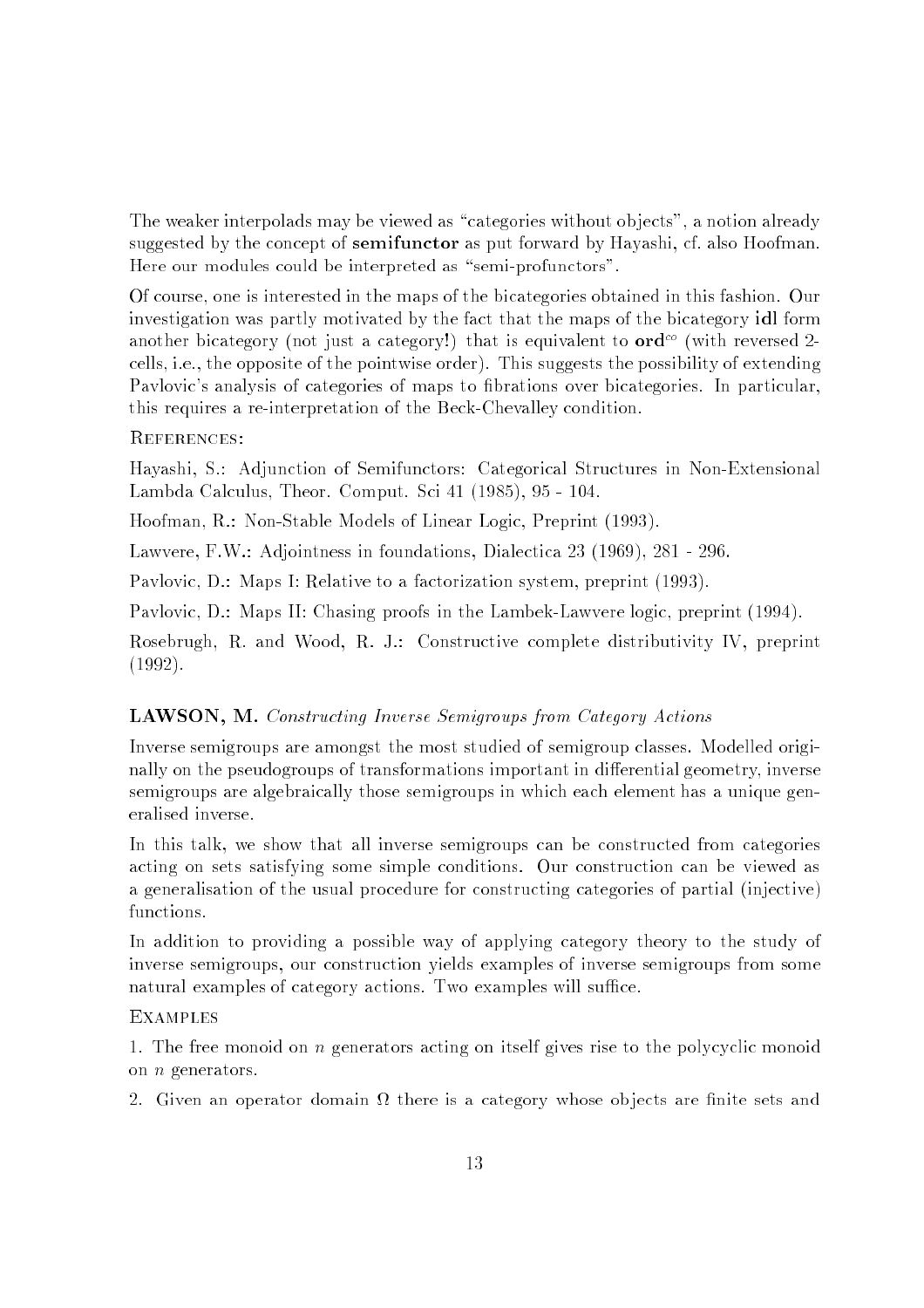whose morphisms are terms substitutions. This category acts on the set of the set of the set of  $\mathbb{S}^1$ The inverse semigroup constructed from this action we call the *clause semigroup*.

Both the polycyclic inverse semigroups and the clause semigroups play an important role in Girard's `Geometry of interaction'. In fact, our work arose from the similarities we noticed between a construction to be found in [2] and a construction in [1].

#### REFERENCES:

[1] J.Y. Girard, Geometry of interaction III: accommodating the additives, Preprint, Laboratoire de Mathématiques Discrètes, Marseille.

[2] D. B. McAlister, One-to-one partial right translations of a right cancellative semi*group*, Journal of Algebra  $43$  (1976), 231-251.

[3] D. E. Rydeheard and J. G. Stell, Foundations of equational deduction: A categorical treatment of equational proofs and unification algorithms, in Category theory and computer science, Lecture Notes in Computer Science 283 (1987), 114-139.

## LAWVERE, F. W. TBA

#### LIPPINCOTT, T. An Introduction to Diagrammatic Languages

Diagrammatic languages are a category-theoretic alternative to the traditional conception of a formal language as a set of strings. I will give the central definitions for diagrammatic languages and present some results demonstrating benefits these languages offer over traditional formal languages.

## Mac LANE, S. Emmy Noether and Heinz Hopf Made Category Theory Possible

This talk will report on the prehistory of category theory, with attention to developments before 1945 which involved both abstract algebra and algebraic topology. Without such ideas, category theory could not have been discovered.

 $\n **MacCAULL**\n **W**\n **kriske semantics for**\n **substructural**\n **logies with**\n **weakening and no**$ contraction

We present Kripke semantics (also known as relational semantics) for substructural logics with weakening, and no contraction. This work is a continuation of the work of Allwein and Dunn [1] on Kripke semantics for Linear logic (which gives, as a special case, the Routley and Meyer relational semantics for Relevance logic). The Allwein and Dunn semantics rests on Urquhart's Representation Theory for non-distributive lattices.

The logics under consideration have algebraic semantics consisting of monoids with extra structure. Canonical relational models are found by generalizing the process of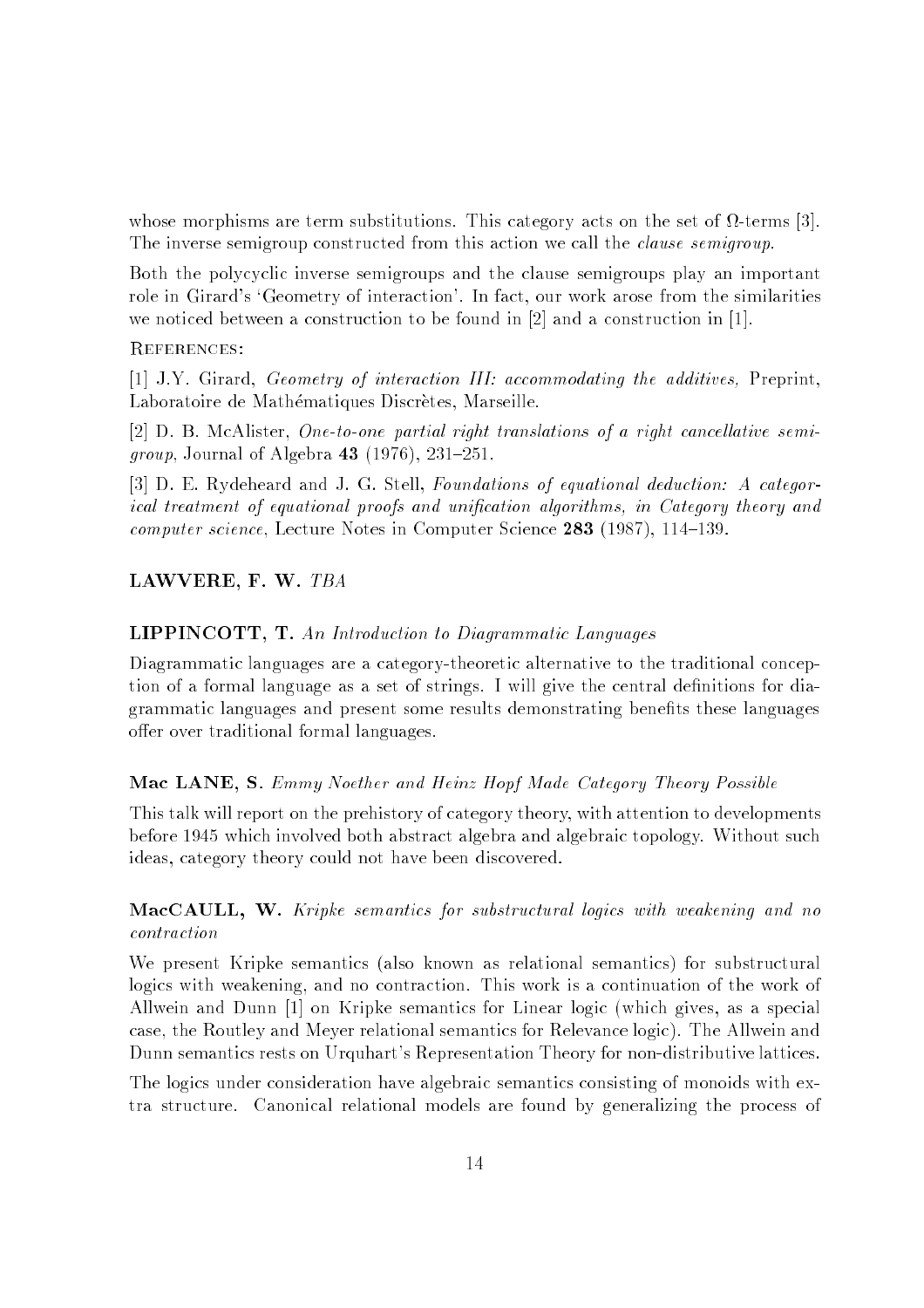constructing Kripke models from Heyting algebras. The basic idea is to use maximally disjoint filter-ideal pairs (called maximal pairs) to separate points. The set of maximal pairs has two quasiorders: one determined by the filters, and the other by the ideals. Three ternary relations are defined on the maximal pairs which embody the properties of the algebraic operations  $\&$  and  $\rightarrow$ . A collection of subsets of the set of maximal pairs, the l-stable sets, forms a model called the canonical model. Properties of the ternary relations in the canonical model are expressed abstractly which yields the abstract definition of the Kripke (relational) semantics.

Our contribution to this area is the axioms for Kripke semantics for a substructural logic with weakening, exchange and no contraction [2]. Soundness and completeness are discussed. We close by discussing progress for logics with weakening, and no contraction or exchange.

#### References:

[1] Allwein, G. and J. M.Dunn, Kripke models for linear logic, Journal of Symbolic Logic, 58, 514-545, 1993.

[2] MacCaull, W., Relational semantics for a substructural logic with weakening and exchange, submitted.

## MacLEOD, R. Substitution Systems

Conservation laws seem to be going out of vogue (at least in Cosmological Physics) but at the level of algebraic theories one law can (should?) be required to hold: Variables may neither be created nor destroyed. A straight forward generalization of "monad" produces "dyad" whose specialization to certain (bi)categories provides a restricted notion of algebraic theory which satisfies the above conservation law.

Examples of such algebraic theories (and their algebras) living in various categories are given. These include simplicial complexes, monoids (of course), but (signicantly) not groups.

We will also discuss an adjoint version of these substitution systems and their relationship to the construction of algebras and tensor products.

**MAKKAI, M.** First order logic with dependent sorts, with applications to category theory

J. Cartmell [2] introduced a syntax of variable types, which I call dependent sorts, for the purposes of presenting generalized algebraic theories. Cartmell's syntax was "abstracted from Martin-Lof type theory". I add propositional connectives and quantification to a simplied version of Cartmell's syntax, to obtain what I call First-Order Logic with Dependent Sorts (FOLDS). The simplification consists in the exclusion of operation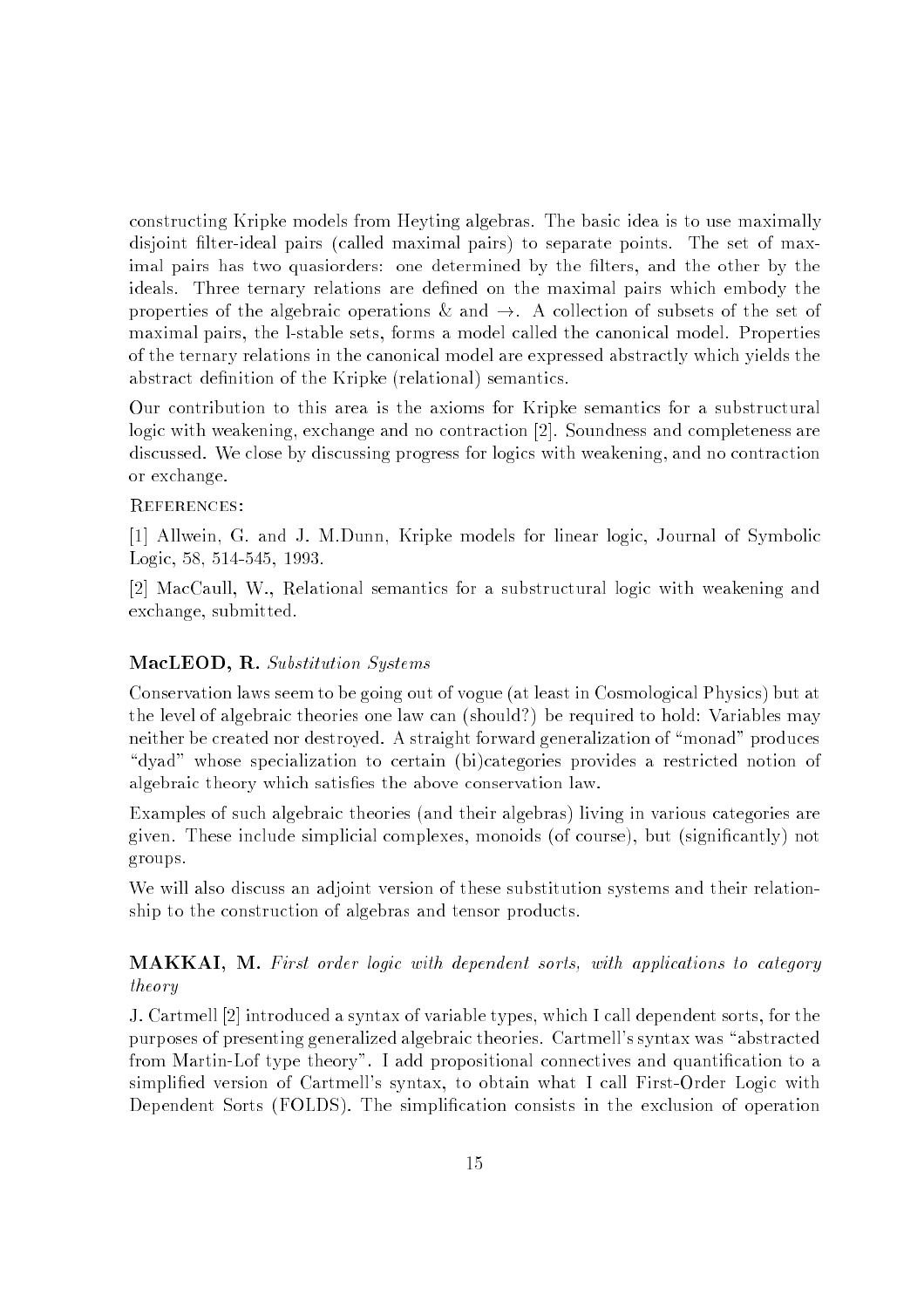symbols, and a severe restriction on the use of equality. Quantification is subject to the natural restriction that a quantifier "for all x" or "there is  $x$ " cannot be applied if in the resulting formula there is a free variable whose sort depends on x.

An important special case of FOLDS was introduced by G. Blanc [1] for the purpose of characterizing first-order formulas in the language of categories that are invariant under equivalence of categories. P. Freyd's earlier characterization [3], although not explicitly coached in an instance of FOLDS, is essentially the same as Blanc's. A. Preller [7] gives an explicit comparison of Blanc's and Freyd's contexts. The main aim of the present work is to extend Blanc's and Freyd's characterization from statements about categories to statements about more complex categorical structures.

A similarity type for structures for FOLDS is given by a one-way category of sort-forming symbols and relation symbols. One-way categories were isolated by F. W. Lawvere [4], and were subsequently shown by him to be relevant for the generalized sketch-syntax of [5].

The basic metatheory of FOLDS is a simple extension of that of ordinary multisorted first-order logic. There are simply formulated complete formal systems for both classical and intuitionistic FOLDS, with Kripke-style completeness for the intuitionistic case. The systems use entailments-in-contexts as their basic units; contexts are systems of typings of variables as usual in Martin-Lof-style systems. We have Gentzen-style systems admitting cut-elimination. Natural forms of Craig Interpolation and Beth Definability are true in both classical and intuitionistic FOLDS. Much of the basic metatheory is done through the formalism of appropriate brations (hyper-doctrines).

The main new concept is a notion of equivalence of structures for FOLDS. Equivalent structures satisfy the same sentences of FOLDS. The main general result is that conversely, first order properties invariant under equivalence are expressible in FOLDS. A stronger version of the result takes the form of an interpolation theorem.

Two categories are equivalent in the usual sense iff they are equivalent as structures for FOLDS. This connection between the categorical concept of equivalence and FOLDSequivalence persists for more complex categorical structures such as (1) a diagram of categories, functors and natural transformations, or (2) a bicategory, or (3) a diagram of bicategories, etc., if we pass to "ana"-versions of the concepts of functor, bicategory, etc.; the latter were introduced in [6]. Every functor, bicategory, etc., has its so-called saturation, a simply defined saturated anafunctor, saturated anabicategory, etc., respectively. A property written in FOLDS of the saturation is a particular, "good", kind of first-order property of the original.

Applications of the foregoing give syntactical characterizations of properties invariant under equivalence in the contexts mentioned. E.g., a first-order property of a variable bicategory is invariant under biequivalence iff it is expressible in FOLDS as a property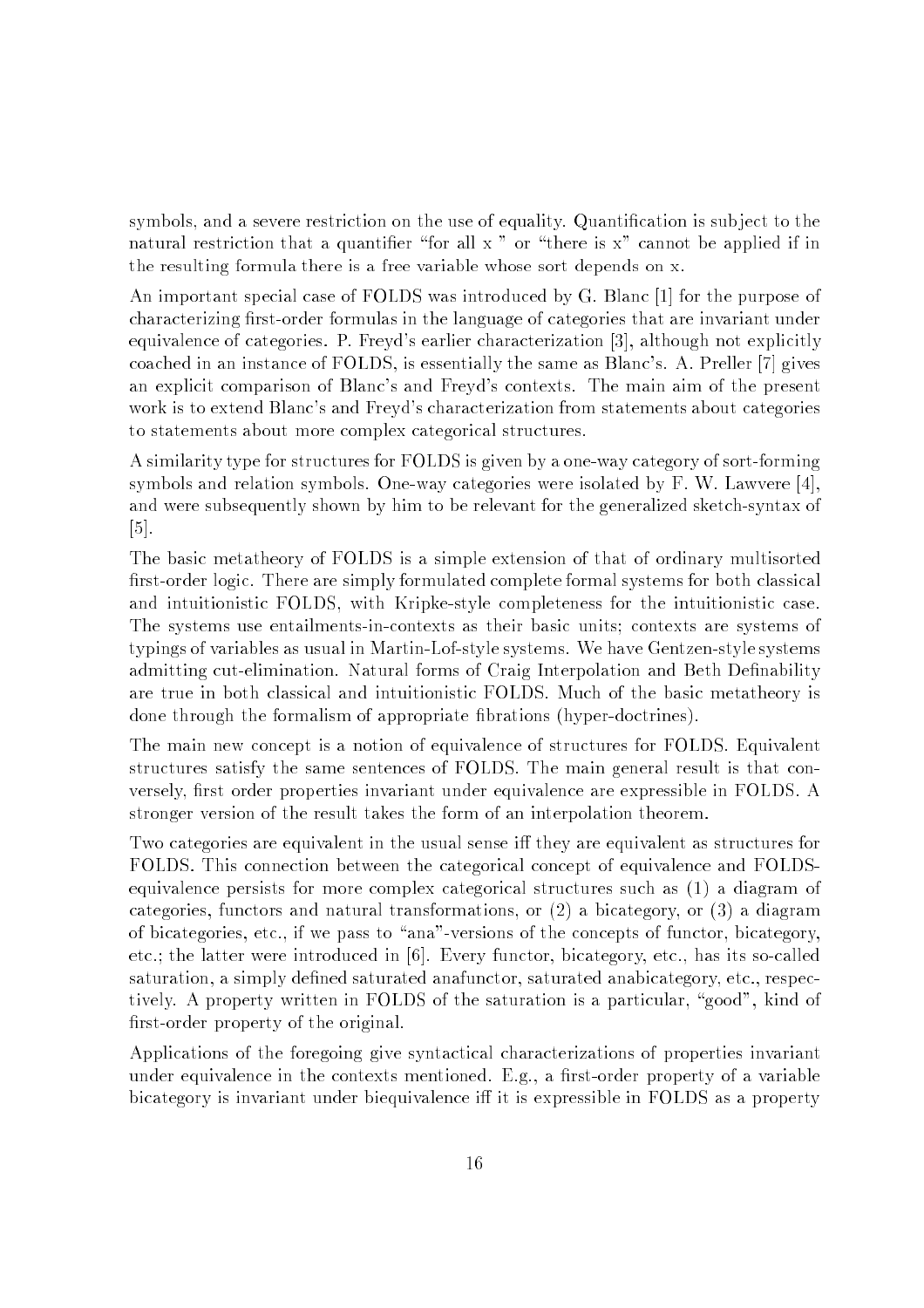of the saturated anabicategory canonically associated with the given bicategory.

## **REFERENCES**

[1] G. Blanc, Equivalence naturelle et formules logiques en theorie des categories. Archiv math. Logik 19 (1978), 131-137.

[2] J. Cartmell, Generalised algebraic theories and contextual categories. Annals of Pure and Applied Logic 32 (1986), 209-243.

[3] P. Freyd, Properties invariant within equivalence types of categories. In: Algebra, Topology and Category Theories, ed. A. Heller and M. Tierney, Academic Press, New York, 1976; pp. 55-61.

[4] F. W. Lawvere, More on graphic toposes. Cah. de Top. et Géom. Diff. 32 (1991), 5-10.

[5] M. Makkai, Generalized sketches as a framework for completeness theorems. To appear in J. Pure and Applied Algebra.

[6] M. Makkai, Avoiding the axiom of choice in general category theory. To appear in J. Pure and Applied Algebra.

[7] A. Preller, A language for category theory in which natural equivalence implies elementary equivalence of models. Zeitschrift f. math. Logik und Grundlagen d. Math. 31 (1985), 227-234.

## MARMOLEJO, F. Weak Limits and Algebras

A weak colimit in a category  $\bf{B}$  is *functorial* if there is a functorial way of choosing the morphisms which factor a cocone through the given one. In the simplest case, a functorial weak initial object is a pair  $(Z, F)$  where Z is an object of **B** and  $F : \mathbf{B} \to Z/\mathbf{B}$ is a functor such that  $1_A = UF$ , where  $U : Z/\mathbf{B} \to \mathbf{B}$  is the forgetful functor. It is well known that the existence of functorial weak colimits together with split idempotents implies that the category has colimits.

Given another category **A**, functors  $H : \mathbf{A} \to \mathbf{B}$ ,  $R : \mathbf{B} \to \mathbf{A}$  and a natural isomorphism  $1_A \rightarrow RH$ , we show that the existence of functorial weak (co)limits in **B** implies their existence in  $A$ . We obtain limits for  $A$  if  $A$  has split idempotents. Notice that, in this situation, if **B** has split idempotents, then **A** has split idempotents too.

We explore some applications to categories of algebras for a 2-monad  $T$  over  $CAT$ . In particular the unit law has the form described in the previous paragraph. In case the category  $T\mathbf{A}$  has 'nice' properties it is necessary for  $\mathbf{A}$  to be 'nice' to have an algebra structure.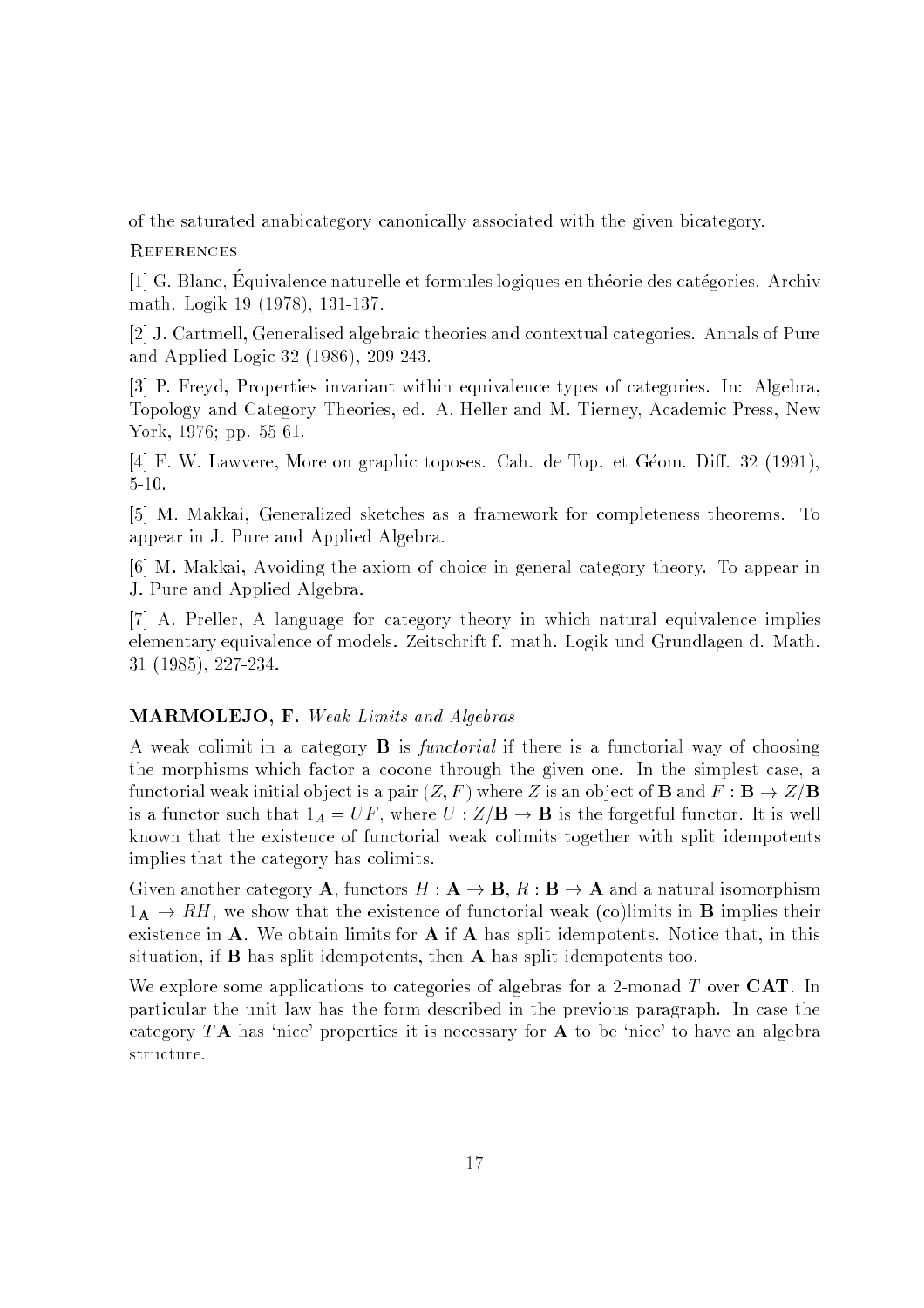## NIEFIELD, S. Constructing Quantales From Monoidal Categories

The following result will be applied (in the case where S is the category of sup lattices) to obtain a unied approach to certain examples of quantales (and in particular, locales) and their modules.

Let S be a monoidal category (with coequalizers which are preserved by the tensor product) and consider the categories MONCAT/S of monoidal categories over S and Mon(S) of monoids in S. Then ev : MONCAT/S  $\rightarrow$  Mon(S)<sup>op</sup> is left adjoint to mod :  $Mon(S)^{op} \to MONCAT/S$ , where ev is evaluation at the unit object I, i.e.  $ev(p: V \to S)$  $= p(I)$  and mod $(Q) = Q$ -Mod, the category of Q-Q-bimodules (with suitable definitions for morphisms).

## PEDICCHIO, M. C. Internal Category Theory and Commutators

The aim of my talk is to describe the relations between internal category theory and commutator theory. I recall that commutators constitute a basic tool in Universal Algebra and have been widely studied in recent years (see \Commutator Theory for congruence modular varieties" by R. Freese and R. McKenzie).

If we consider a Mal'cev category, i.e. a category with permutable lattices of equivalences, internal groupoids (internal pregroupoids) exactly correspond to reflexive graphs (spans) equipped with a suitable trivial commutator; this kind of result can be used to give a characterization theorem for Mal'cev categories and moreover to construct the free groupoid (pregroupoid) on a reflexive graph (span).

The case of arithmetical categories i.e. categories with distributive and permutable lattices of equivalences, is also investigated; the only possible groupoids in this context are reflexive relations (=equivalence ones). Heyting algebras and duals of topoi are basic examples of this situation.

Finally I will consider the most general case of "modular" categories and discuss some open problems on the sub ject.

#### **PLEWE, T.** Localic triquotient maps are effective descent maps

Triquotient maps are `the least common (natural) generalization' of open and proper suriections. surjections.

The main result to be presented here is that triquotient maps are effective descent maps, thus generalizing the corresponding results for proper surjections (Vermeulen), and open surjections (Joyal and Tierney). Because the proof is constructively valid one gets a corresponding result for geometric morphisms between Grothendieck toposes (over an arbitrary base topos) whose localic part is triquotient.

Further results concern stability of triquotiency under various operations, e.g. arbitrary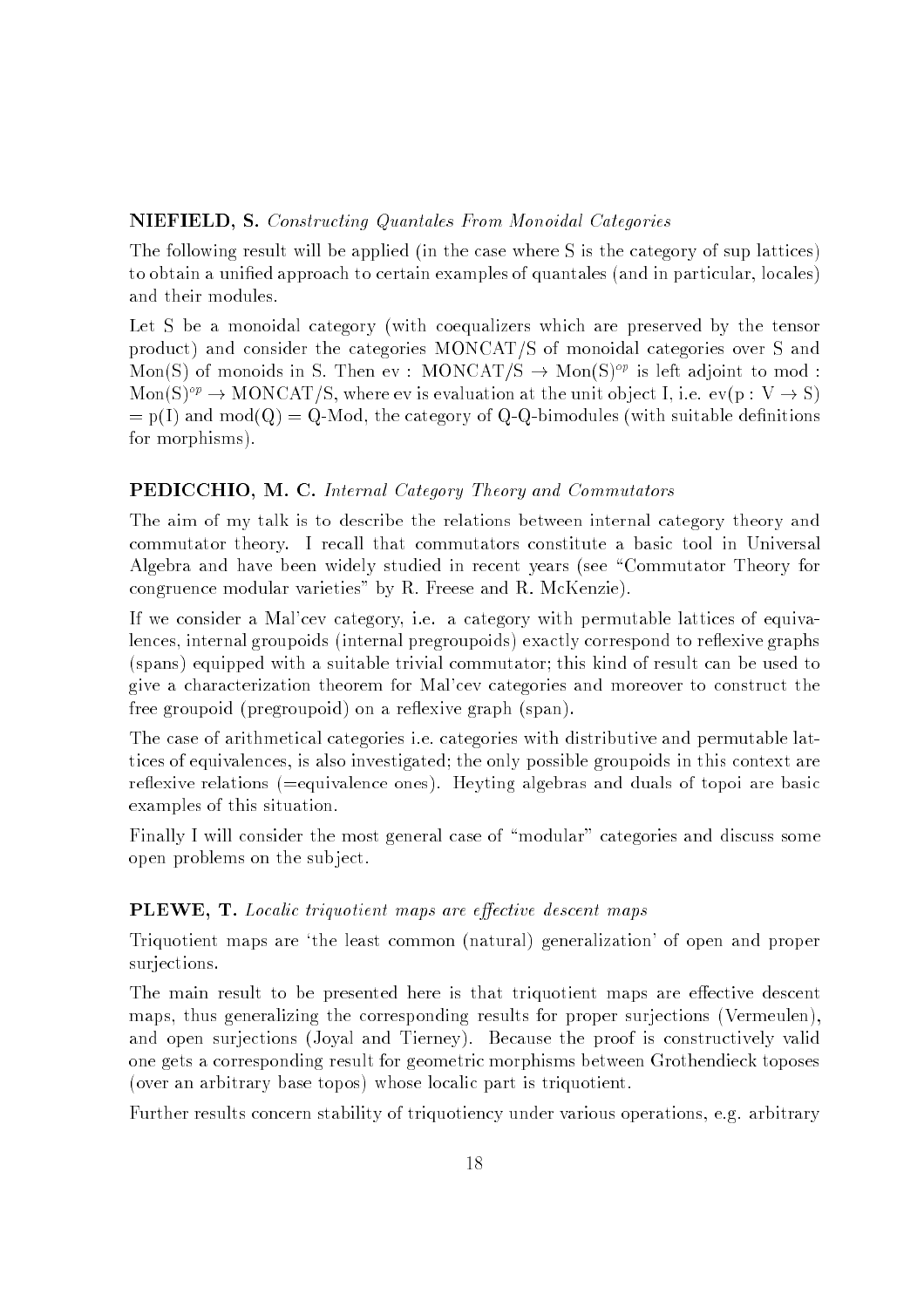products, ltered (inverse) limits. Among the applications are a new constructive proof of Tychonoff's theorem, and a new(?) result on stability of open surjections under filtered limits.

## ROSENTHAL, K. Quantaloids, Enriched Categories and Automata Theory

This talk is intended to be a survey outlining how the theory of quantaloids and categories enriched in them, provides an effective means of analyzing both automata and tree automata. The emphasis is on the unification of concepts and the simplification provided by categorical methods. Two applications are discussed; the first shows how the syntactic monoid construction for automata is captured by the notion of "syntactic nucleus" on a quantaloid, which can then be used to find the appropriate generalization to tree automata. The second looks at the relationship between context-free languages and tree automata by combining Walters' work on using multigraphs and categorical methods to study context-free grammars and languages with the notion of relational presheaf on a quantaloid.

The applications described in this talk appear in:

K. Rosenthal, Quantaloidal nuclei, the syntactic congruence and tree automata, J. Pure Appl. Alg. 77, 1992, 189-205.

K. Rosenthal, A categorical look at tree automata and context-free languages, Math. Structures in Comp. Sci. vol 4, 1994,  $287-293$ .

# ROSICKY, J. Finitary Sketches I

A finitary sketch is a small category with a choice of finite limits and finite colimits; a category is said to be *finitarily sketchable* provided that it is equivalent to the category of all models of a finitary sketch, i.e., all set-valued functors preserving the specified limits and colimits. We prove that finitarily sketchable categories are precisely those which can be axiomatized by basic theories of the first-order logic which are finitary except that they admit countable disjunctions. It is not known whether this result can be extended to models in an arbitrary topos, but it holds for topoi with enough points or enough finite points (i.e., geometric morphisms into the category of finite sets).

This is joint work with J. Adamek, P. Johnstone, and J. Makowsky.

#### ${\bf SQUIRE},\,{\bf R}.$   $\Omega$  co-generates simplicial sets

. It is the that is to give the top the topos of the the theory that the the the the the statement remains true for the topos of simplicial sets, and, for any  $n$ , for the topos of n-truncated simplicial sets.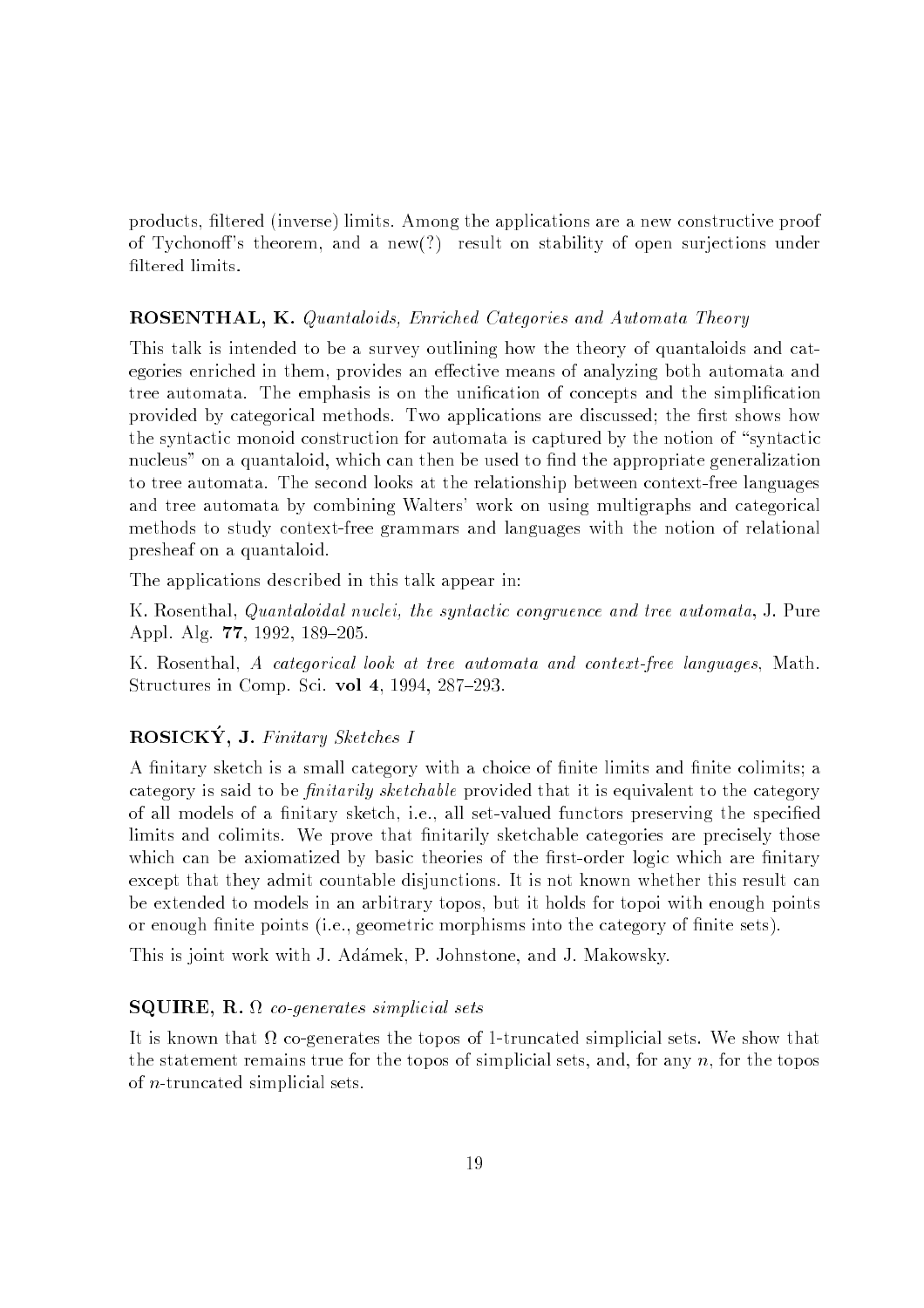#### STEINER, R. Presentations of omega-categories by directed complexes

An omega-category (sometimes called an infinity-category) is a set with an infinite sequence of composition operations sub ject to axioms generalising those of a 2-category. A directed complex is a complex of arbitrary dimension with a structure generalising the structure of a directed graph. In a loop-free directed graph, the paths form a particularly simple category; generalising this, if a directed complex is loop-free in a natural sense then there is a class of subcomplexes forming a particularly simple omega-category. When an omega-category is represented in this way, the composition operations are all represented by union; this makes multiple composites easy to handle. Methods due to Crans show that an arbitrary omega-category can be represented by loop-free directed complexes in a similar way, provided that one uses equivalence classes.

#### STREET, R. Low-dimensional topology and higher-order categories I

The Hurewicz arrow notation  $f : A \rightarrow B$  for functions appeared in topology around 1940. It is now standard throughout mathematics and seems indispensable to category theory. The diagrams that result give categorical algebra a geometric flavour. Yet, it is the Poincaré dual notation which makes a deeper connection between categories and low-dimensional topology. Here, f becomes a node while A and B become edges into and out of that node. In the same way that braid groups provide the algebra for braids, higher categories provide the algebra for certain precise classes of manifolds embedded in Euclidean space (braids are a special case).

This is joint work with D. Verity.

#### **THOLEN, W.** The categorical notions of separation, compactness and connectedness

Based on notions of closedness and denseness, which may be (but don't have to be) provided by a closure operator, one may establish the notions mentioned in the title for arbitrary categories. In this talk we concentrate on proving product theorems, and on giving applications for them.

#### TIERNEY, M. On the theory of path groupoids I

In this paper we use topos theoretic methods to study various aspects of the homotopy theory of simplicial groupoids. In particular, as Kan constructed a loop space that was a group, so we construct and investigate path spaces that are groupoids. These are important, among other reasons, because functorial, colimit preserving path groupoids have right adjoints that lead to classifying spaces.

Thus, we introduce the notions of path space, path groupoid, and adequate graph. Next we define and study the fundamental class of locally transitive groupoids. Our main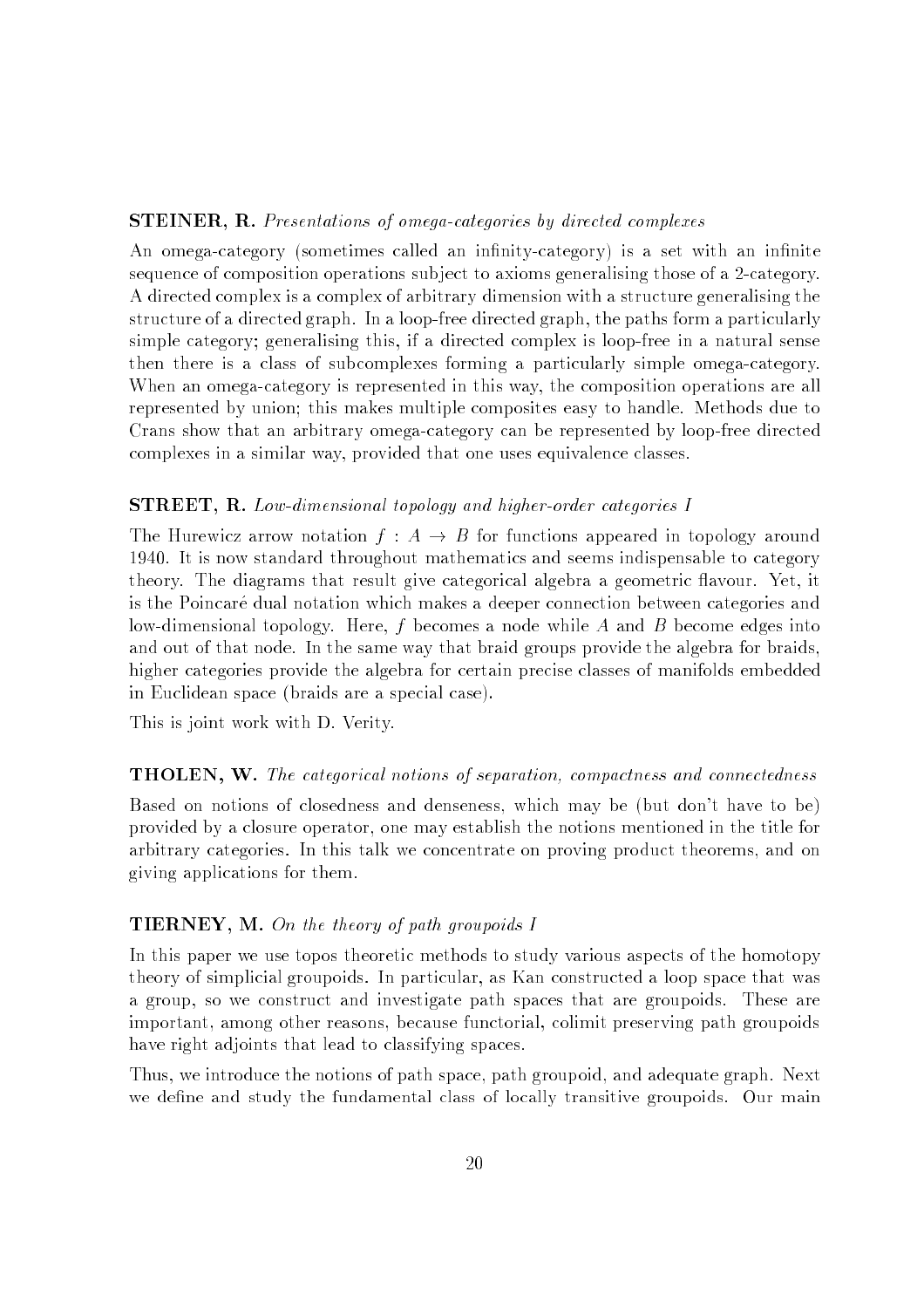theorem is that the free groupoid on an adequate reflexive graph is a path groupoid. This is joint work with A. Joyal.

## TRIMBLE, T. Parity Structures on Associahedra and Higher-Dimensional Categories

Parity complexes, introduced by Ross Street, are combinatorial structures used to present higher-dimensional categories. One important use of these structures has been to describe precisely the higher-dimensional cocycle conditions used in non-abelian cohomology. Similar cocycle conditions are used to define the notion of bicategory, tricategory, and presumably their analogues in higher dimensions (called weak n-categories), which have yet to be given precise definitions.

Examination of the cases so far developed reveals a suggestive relationship between such higher-dimensional categorical structures and the associahedra of Jim Stasheff. In this talk we describe a program being developed whose aim is to define such structures in terms of parity complex structures on associahedra. The production of these new parity structures is based on observations of Dominic Verity on his recent surface diagram structures for simplexes. We outline these observations and apply them to the problem of writing down axioms for weak n-categories, including equations for units.

This is joint work with D. Verity.

## VERITY, D. Surface Diagrams and Associahedra

Recent work of Street and Verity has established surface diagrams embedded in three space as the appropriate calculus for general composites in Tricategories (weak-3-categories). In higher dimensions it is conjectured that the appropriate calculus for weakn-categories involves embeddings of (n-1)-dimensional graphs in n-space. Of course, this conjecture makes little sense until weak-n-categories have been given a workable

In the first part of this talk I will examine a couple of examples in the Tricategory case which demonstrate both the practical and aesthetic qualities of this calculus. Later I will turn to examining the Associahedra, which Stasheff introduced in his study of loop spaces, using higher surface diagrams. This application is part of recent work, due to Trimble and Verity, which uses surface diagrams as an central step in the process of defining weak-n-categories using operads and associahedra.

WALTERS, R. F. C. Bicategories and Concurrency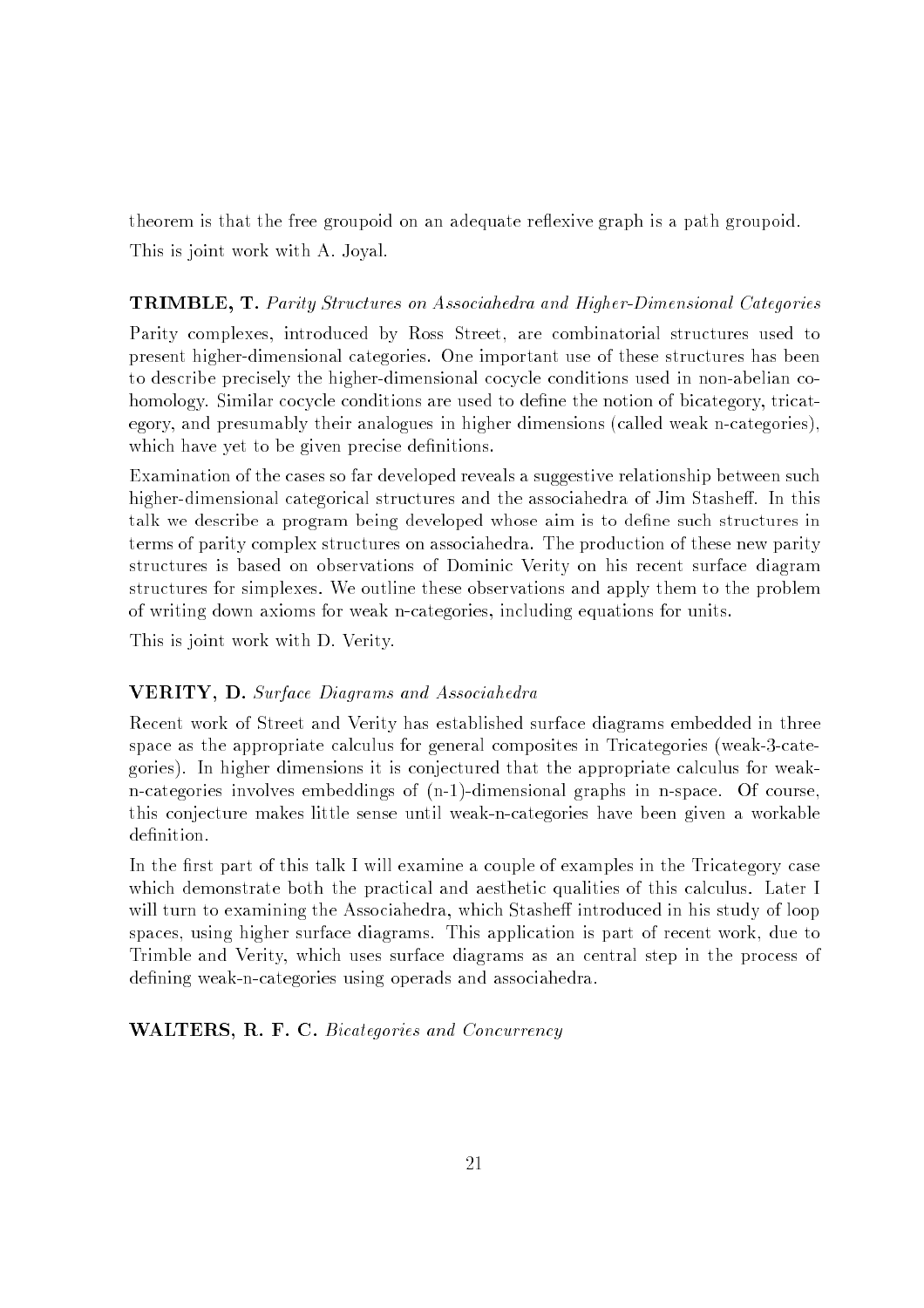## WALTERS-WAYLAND, J. Commutativity of certain coreflections and reflections in the category of uniform frames

We consider the general question of when reflections and coreflections commute in the category of uniform frames. In particular, we look at the Samuel compactication, the completion functor and variations of the fine reflection. The notion of  $G_{\delta}$ -density is lifted to the frame setting and used to characterize this commutativity in certain cases.

## WENDT, M. Towards an Algebraic Theory of Integration

The space of probability measures on a measurable space forms the object function of a functor which has a left adjoint. Schiopu called the morphisms of the Kleisli category for the monad determined by this adjunction \probabilistic borel maps." The question arises: what is the Eilenberg-Moore category for the monad? We explore this question by noting the similarities with the totally convex spaces of Pumpluen and Rhoerl. We introduce a category of "integral algebras" (sets with a formal integral) and explore an application to the Bochner integral for Banach space valued measures (this is a straightforward generalization of the classical Lebesgue integral with absolute value replaced by norm). This material leads to the possibility of translating much of the knowledge about totally convex spaces into the context of probability and measure theory.

## WICK PELLETIER, J. On the quantisation of points

In the study of quantales arising naturally in the theory of  $C^*$ -algebras, Gelfand quantales have emerged as the basic setting. In this paper the problem of defining the concept of point of the spectrum of a C\*-algebra A , which is the motivating example of a Gelfand quantale, is considered. One intuitively feels that points should correspond to irreducible representations of A . The classical notion of irreducible representation of A is characterized in quantale terms by means of a notion of irreducible representation of the Gelfand quantale Max A on a Hilbert quantale. This characterization leads to an appropriate concept of point for Max A .

This is joint work with C. J. Mulvey

# **WOOD, R. J.** A 2-categorical approach to geometric morphisms and change of base.  $II$

For suitable categories  $\mathcal{E}$ , the importance of studying rel $\mathcal{E}$ , par $\mathcal{E}$ , spn $\mathcal{E}$ , etcetera is well known. Usually, these are regarded as bicategories with the first two examples being locally ordered. For suitable functors  $T : \mathcal{E} \longrightarrow \mathcal{F}$ , it is possible to codify the effect of such change of base on these examples in bicategorical terms. For example, if  $\mathcal E$  and  $\mathcal F$  are regular and T preserves strong epimorphisms then one has a colax functor  $rel \mathcal{E} \longrightarrow rel \mathcal{E}$ that is reasonably named rel<sub>T</sub>. However, for reasons that we have described elsewhere,